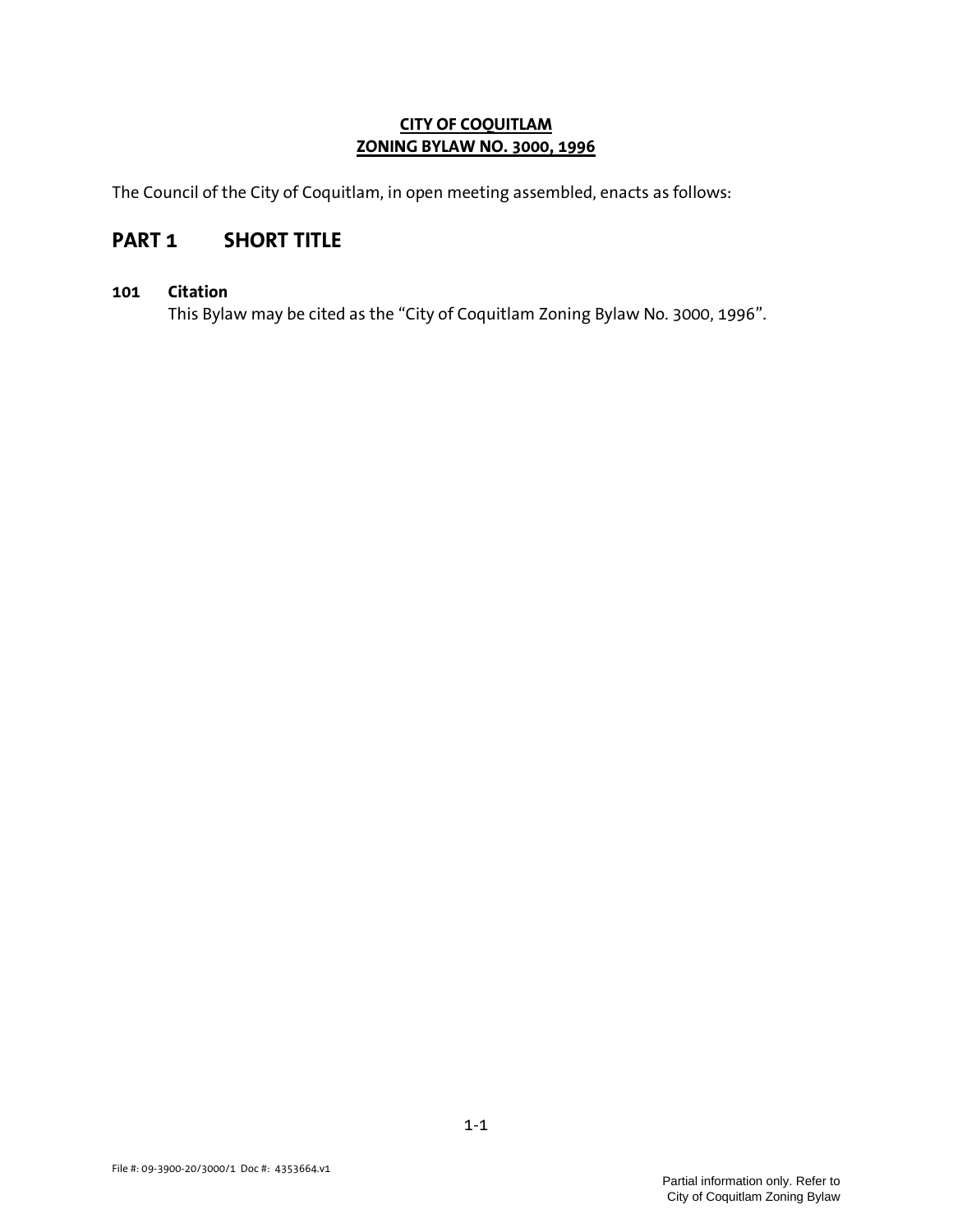## PART 2 INTERPRETATION

#### 201 Definitions

For ease of use, all words appearing in italics are defined terms in this Bylaw. In this Bylaw:

ACCESS DRIVEWAY means the area between the roadway or street and required parking spaces which provide an approach to said parking spaces.

ACCESSIBLE RESIDENTIAL means a residential use that allows persons with disabilities, without assistance, to be able to approach, enter, pass to and from, and make use of an area and its facilities, consistent with the standards outlined by Canada Mortgage and Housing Corporation.

ACCESSORY ADVERTISING means use of land, a building exterior, or a structure or thing, located other than within a *building*, for the purpose of *advertising* or promoting a product, service, place or event, that is for sale or rent, available, held, assembled, manufactured or otherwise located on the same lot.

ACCESSORY BUILDING means a subordinate building located on the same lot as the principal building or use, the use of which is incidental and accessory to that of the principal building or use.

ACCESSORY CARETAKER means the use for the accommodation of one or more employees of a business conducted on the same lot.

ACCESSORY EMPLOYEE RESIDENTIAL means the use of a dwelling for the accommodation of one or more employees of a business conducted on the same lot.

ACCESSORY HOME OCCUPATION means a use relating to a craft, occupation or profession conducted within a building used for residential use or accessory residential use by a resident of the residential building.

ACCESSORY LIQUOR STORE means a use which is accessory to the principal use of a liquor primary establishment and provides for the retail sale of alcoholic beverages for off-site consumption, all as licensed by the Liquor Control and Licensing Act.

ACCESSORY OFFICE means a room or rooms in which business, clerical, or professional activities are conducted in an *industrial building*, and which is subordinate to an *industrial* use.

ACCESSORY OFF-STREET LOADING means a use providing for the loading needs generated by a permitted use on the same lot.

ACCESSORY OFF-STREET PARKING means a use providing for the temporary parking needs generated by a permitted use.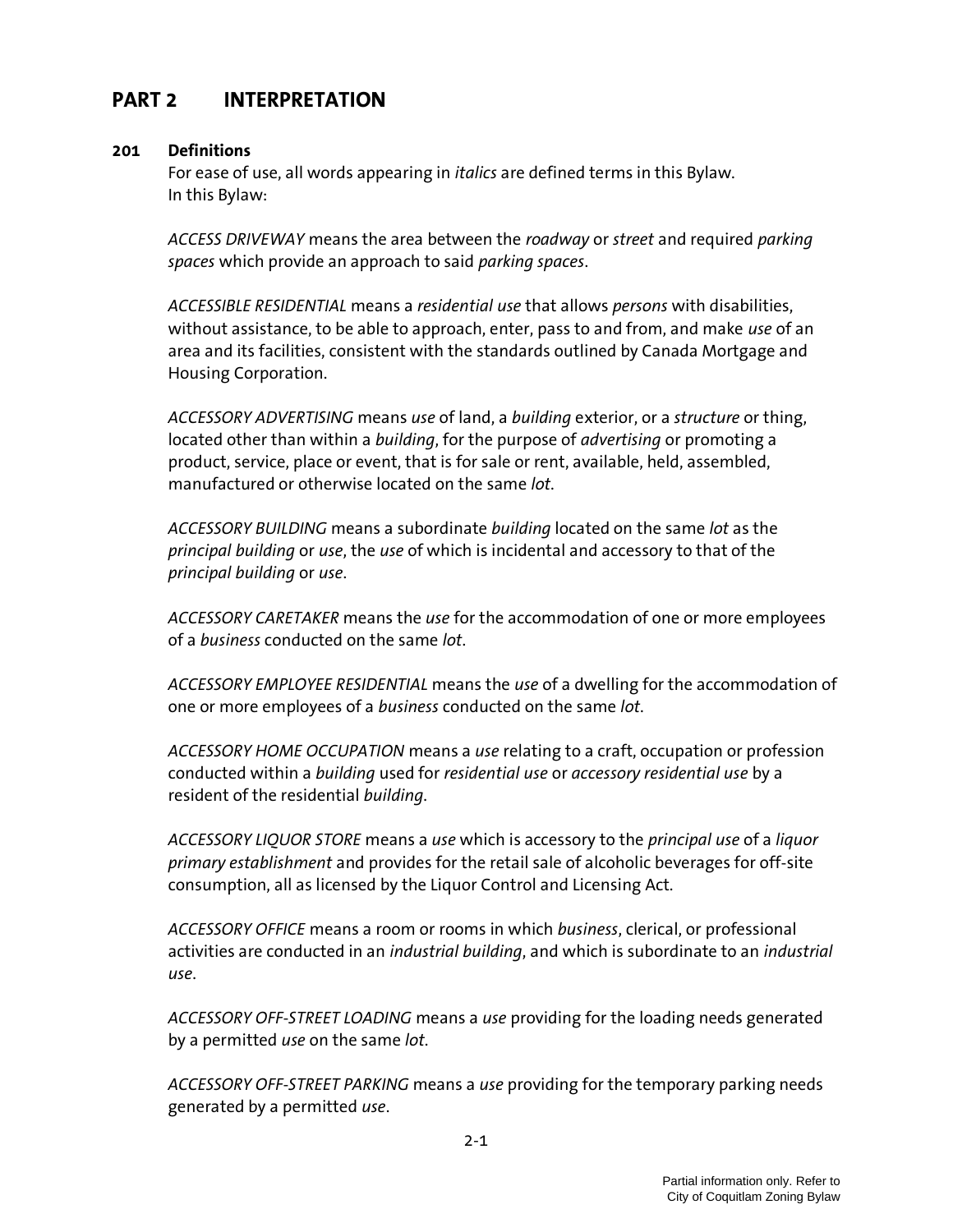ACCESSORY ONE-FAMILY RESIDENTIAL means the residential use of one dwelling unit by the owner or operator of a business, or a leader of a place of worship conducted on the same lot.

ACCESSORY PRODUCE SALES means an *accessory use* providing for the retail sale of agricultural products produced on the same lot.

ACCESSORY RESIDENTIAL means a use ancillary to a residential use providing for activities customarily incidental to the accommodation and home life of a *person* or *persons*; and includes incidental horticulture, recreation, storage, and the keeping of three or fewer animals as household pets that are normally kept within a *dwelling unit* and are not kept for financial gain; but does not include repairing or salvaging and using parts of a motor vehicle owned by a person not residing in a dwelling unit on the same lot.

ACCESSORY RETAIL means the sale of goods to the end consumer of product manufactured or wholesaled on the same lot.

ACCESSORY STREET VENDING means the sale of goods, wares, merchandise or foodstuffs by a street vendor from a self-contained vehicle, cart, or other mobile apparatus, as regulated under the "City of Coquitlam Street Vending and Special Event Vending Bylaw No. 4308, 2012" currently in force.

ACCESSORY UNENCLOSED STORAGE mean the outdoor storage of goods or materials incidental to the principal use on a lot.

ACCESSORY USE means a use subordinate to and customarily associated with or incidental to, the principal use of the lot upon which the accessory use is located.

ACCESSORY UNIT means a dwelling unit with flexible features that can accommodate occupants' changing requirements easily and inexpensively and that conforms to Section 3.8.5 of the BC Building Code, as amended, restated or replaced from time to time.

ADAPTABLE UNIT means a dwelling unit with flexible features that can accommodate occupants' changing requirements easily and inexpensively and that conforms to Section 3.8.5 of the BC Building Code, as amended, restated or replaced from time to time.

ADULT ENTERTAINMENT USE means a store that sells, rents, uses or shows an object (other than a contraceptive device), commodity, good, material, device, machine, service or entertainment which is designed or intended to be used in or is a depiction of, a sexual act as defined in the Motion Picture Act Regulations (B.C. REG. 260/86).

ADULT VIDEO STORE mean any premises licensed as an adult film retailer under the Motion Picture Act R.S.B.C 1996, C.314, where adult motion pictures or videos or films that produce or reproduce adult motion pictures are available for sale, rental or use.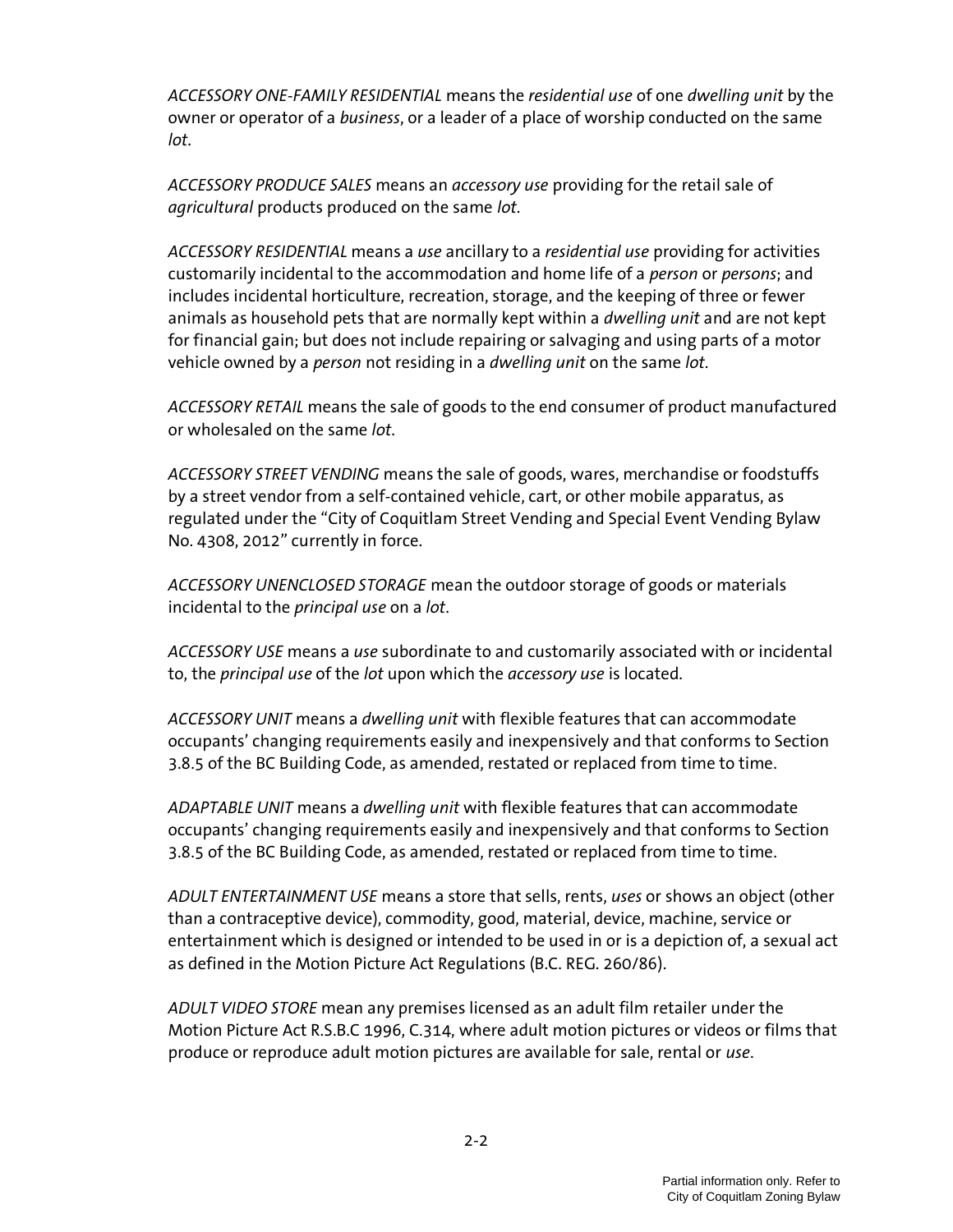ADVERTISING means a use of a lot, the exterior of a building, or of a structure of thing located other than within a *building*, including billboards, providing for the *advertising* or promoting of a product, service, place or event.

AGRICULTURAL means use providing for the growing, rearing, cultivating, producing and harvesting of *agricultural* products, including the preliminary grading of such products for shipments; specifically includes mushroom growing, the keeping of dogs, horses, cattle, other livestock, swine, furbearing animals, poultry, pigeons, doves, bees, rabbits and other animals and birds; excludes all manufacturing and processing other than primary grading, cannabis production, cannabis processing, cannabis retail.

ANIMAL SHELTER means a facility which may include indoor or outdoor runs for the impoundment of dogs, cats, and other animals who are either unlawfully at large, lost, abandoned or removed from their owner's premises due to mistreatment; excludes veterinary service.

APARTMENT means a building used for three or more dwelling units, and includes such a building subdivided under the Strata Property Act; excludes townhouses, multiplex residential, fourplex residential and triplex residential.

APPROVING OFFICER means the Approving Officer for the City as designed by Council and as defined under the Land Title Act.

ASSEMBLY means the gathering of persons for religious, charitable, philanthropic, cultural, recreational or private educational purposes, including places of worship, auditoriums, meeting rooms, social halls, trade and convention centres, child-minding services, private schools, youth and seniors' centres, and group camps; **excludes** casino gaming, commercial recreation, extensive recreation.

ASSEMBLY CHILD CARE means a use providing care for nine or more children in facilities licensed under the provincial Child Care Licensing Regulation.

ASSISTED LIVING, REGISTERED, means housing and care that is registered under the Community Care and Assisted Living Act which provides hospitality and personal care services under the Act.

AUTOBODY REPAIR means the repair of motor vehicles that have been damaged in accidents or that are being restored and can include the painting of motor vehicles.

AVERAGE BUILDING GRADE means the mathematical average of the elevation measured from the lower of natural grade or finished grade at each of the four outermost exterior corners of a building and any attached enclosed structure.

AVERAGE SLOPE means the slope within the building siting area.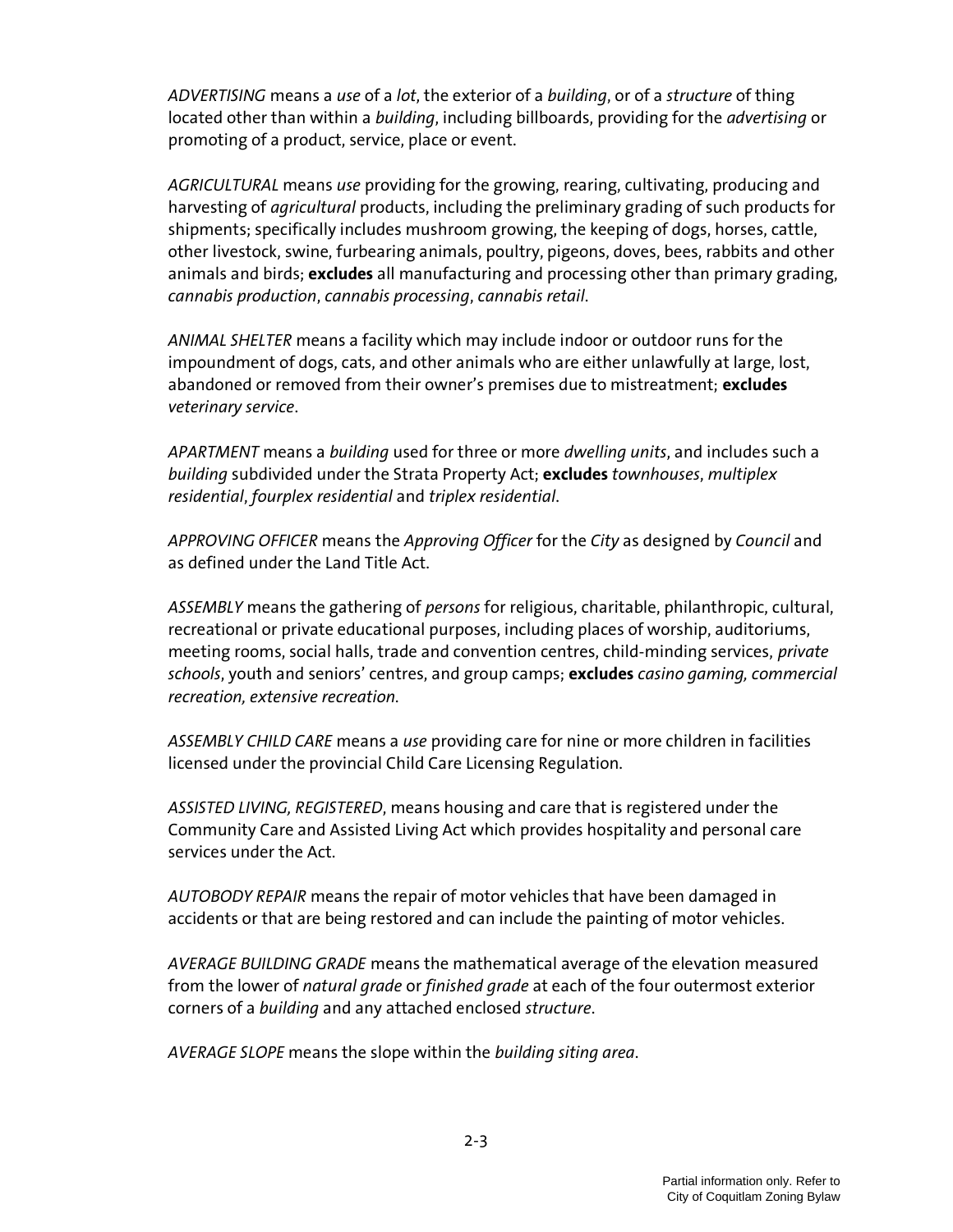AWNING means a weather protection device composed of non-rigid materials supported entirely from the exterior wall of a building by a fixed or retractable frame, and where at least 80 percent of the length of the awning projects a minimum of one metre from the face of a building.

BEDROOM means a room within a dwelling unit intended or likely to be used for sleeping purposes.

BELOW-MARKET RENTAL UNIT means a dwelling unit in a purpose-built rental for which the rent charged is at least 20% below market rent, as secured by a housing agreement or registered covenant.

BEVERAGE CONTAINER RETURN CENTRE means a use providing for the collection, sorting, preparation for shipping and temporary storage of empty beverage containers, and the dispensing of deposit refunds; **excludes** processing or recyclable material other than the compaction of glass containers.

BICYCLE PARKING, LONG-TERM means a bicycle parking space for employees or residents of the building.

BICYCLE PARKING, SHORT-TERM means a bicycle parking space for visitors or patrons of the building.

BOARDING means the rental and occupation of a *sleeping unit* which is attached to or part of a *dwelling unit*, either with common *cooking facilities*, or where regular meals are provided; includes bed and breakfast accommodation.

BUILDING means a structure wholly or partly enclosed by a roof supported by air, walls or columns, and used for the shelter or accommodation of persons, animals, chattels or things; excludes tents and recreational vehicles.

BUILDING BYLAW means the City of Coquitlam Bylaw No. 3598, 2003 as amended or superseded from time to time.

BUILDING INSPECTOR means the General Manager Planning and Development or his duly authorized designate.

BUILDING SITING AREA means the area of a lot contained within the required setbacks.

BUSINESS means carrying on a *commercial* or *industrial* undertaking of any kind or nature or the providing or professional, personal or other services for the purpose of gain or profit.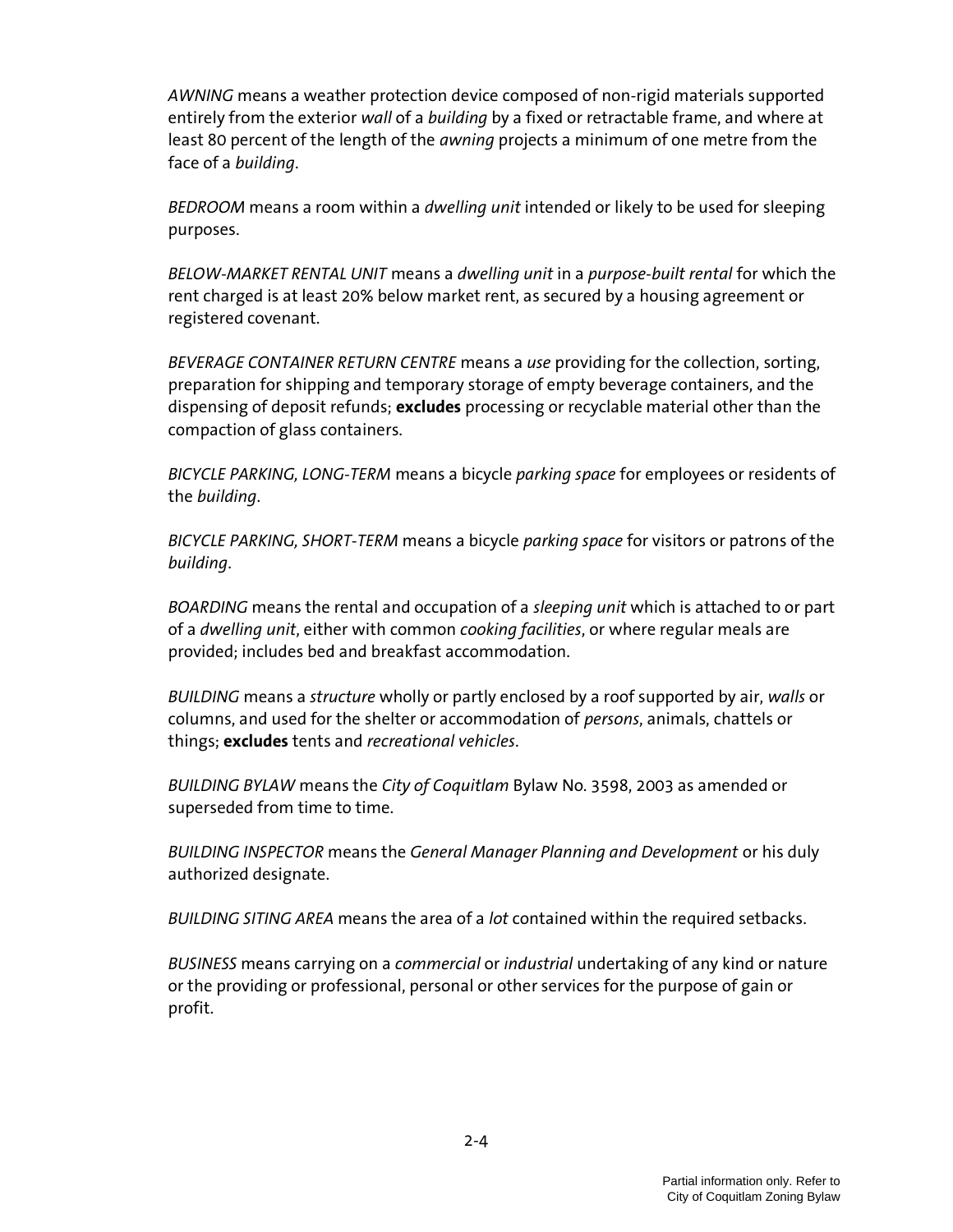BUSINESS AND HOUSEHOLD SERVICE means an establishment intended to serve the daily or occasional needs of businesses or households, including appliance rental or repair shops, furniture repair and upholstering shops, office equipment repair shops, photocopying and printing shops, and similar establishments; excludes *autobody repair.* 

BYLAW ENFORCEMENT OFFICER means any person appointed by Council from time to time to enforce the City's Bylaws.

CANNABIS PROCESSING means the indoor manufacturing, testing, or research of cannabis or cannabis products, and may include storage, packaging, and wholesaling distribution of cannabis products, as permitted under the Cannabis Act (S.C. 2018, c. 16) as amended from time to time, but excludes cannabis production, cannabis retail.

CANNABIS PRODUCTION means the indoor growth, cultivation, or production of cannabis, and may include related operations such as drying and curing, storage, packaging, and wholesaling distribution of raw cannabis material, as permitted under the *Cannabis Act* (S.C. 2018, c. 16) as amended from time to time, but excludes cannabis processing, cannabis retail.

CANNABIS RETAIL means the sale of cannabis, including any products containing cannabis, for personal use, as permitted under the Cannabis Control and Licensing Act (SBC 2018, c. 29) as amended from time to time.

CANOPY means a weather protection device composed of rigid materials supported entirely from the exterior wall of a building by a fixed frame and where at least 80 percent of the length of the *canopy* projects a minimum of one metre from the face of a *building*.

CARRIAGE HOUSE means an accessory dwelling unit located primarily above a detached accessory off-street parking structure that is subordinate to the principal building in terms of size, scale and massing, with a separate entrance directly from the exterior and all *floor* area at or above finished grade.

CASINO GAMING means a use involving games chance as permitted by the Gaming Control Act pursuant to the Criminal Code (Canada).

CHARACTER STREET means a street frontage delineated as such in the Citywide Official Community Plan and along which development will be encouraged to provide a continuous, active, ground-oriented commercial, civic, or assembly storefront façade or streetwall.

CHEQUE CASHING BUSINESS means an establishment, other than a bank or credit union that cashes cheque in exchange for a fee or percentage of the cheque's face value, or offers loans or advances in contemplation of a future wage or paycheque to be received.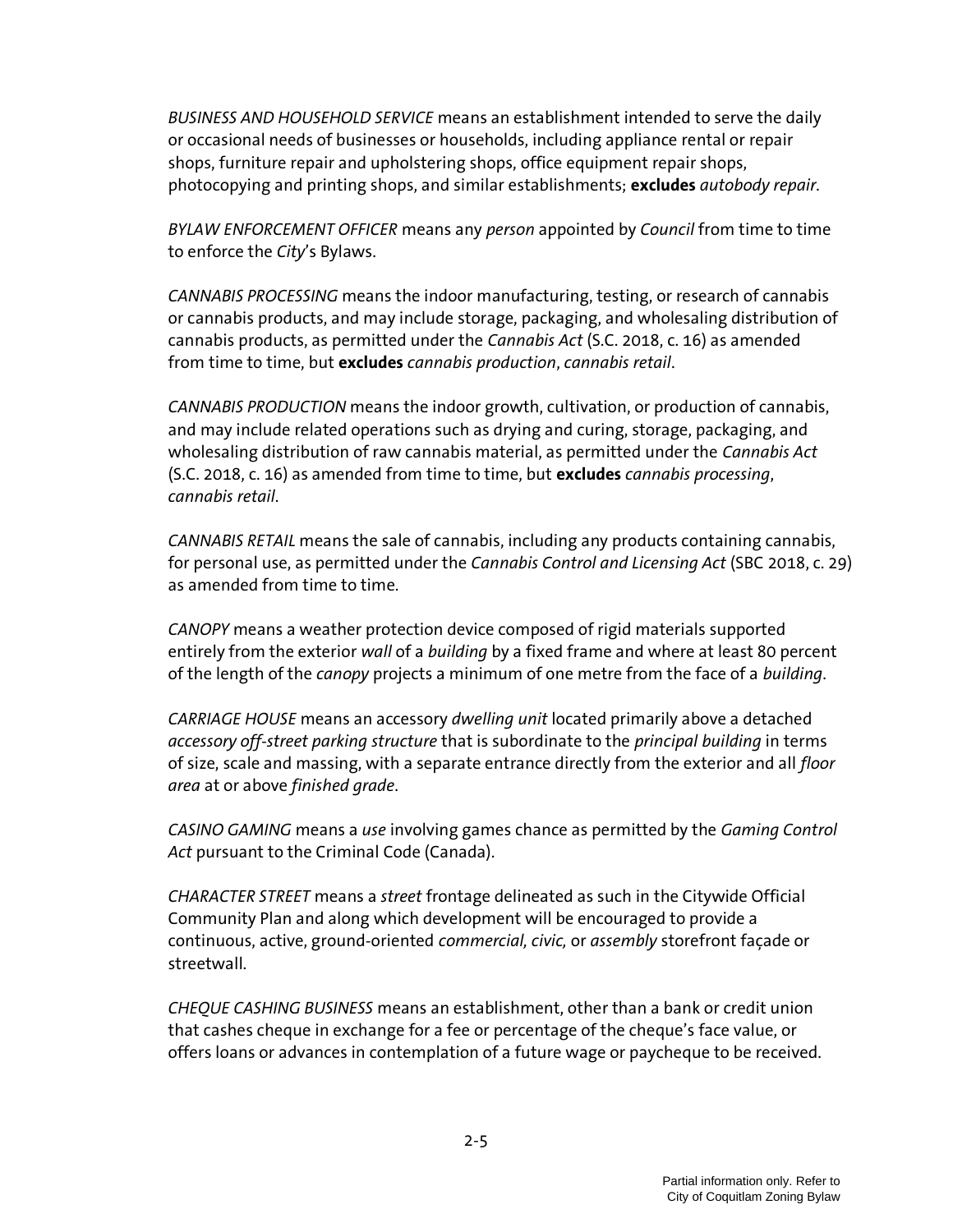CHILD CARE means a use providing care for eight or fewer children in facilities licensed under the provincial Child Care Licensing Regulation.

CITY means the City of Coquitlam, a corporation under the Local Government Act, or the area incorporated as the City of Coquitlam, as the context requires.

CIVIC means a use providing for public functions, including government offices, public schools, colleges, and hospitals, community centres, courts, police stations, jails, libraries, museums, parks, playground, cemeteries, highways, works yards and waterways.

COMMERCIAL means a use of providing for the sale, rental or repair of goods or provision of services to a person, business or household; excludes service station use.

COMMERICAL KITCHEN means a commercial use providing for the preparation of food or beverages for consumption off-premises only, which does not offer sales or service to patrons on the premises, and which may be used by catering services, online restaurants, and similar uses.

COMMERCIAL RECREATION means a use within an enclosed building for sports and active recreation where patrons are predominantly participants and any spectators are incidental, including athletic clubs, dance studios, health and fitness clubs, racquet clubs, martial arts studios, and similar uses.

COMMERCIAL SCHOOL means educational facilities that provide instruction in language, religion, the arts, athletics, business, self-improvement, or academics and which may include a trade school but excludes public schools and private schools.

COMMON AMENITY AREA means an outdoor or indoor area specifically designed for use by all residents living on site for cultural, social and recreational activities.

COMMUNITY CARE USE means a use providing for the care of persons in premises licensed or registered under the Community Care and Assisted Living Act excluding those uses licensed under the Child Care Licensing Regulation to that Act.

CONCEALED PARKING means an off-street parking use located under cover below the grade of the site, or located within a principal building.

CONGREGATE HOUSING AND CARE means an accessible residential multiple-family building which contains two or more Licensed Residential Care units, Assisted Living units or Supportive Housing units which are supplemented by communal dining facilities, and/or housekeeping or personal care services.

CONTRACTORS EQUIPMENT means equipment typically associated with construction and other trades, and includes, but is not limited to, backhoes, excavators, flatbed trucks, tow trucks and other construction or *commercial* trades vehicles or equipment.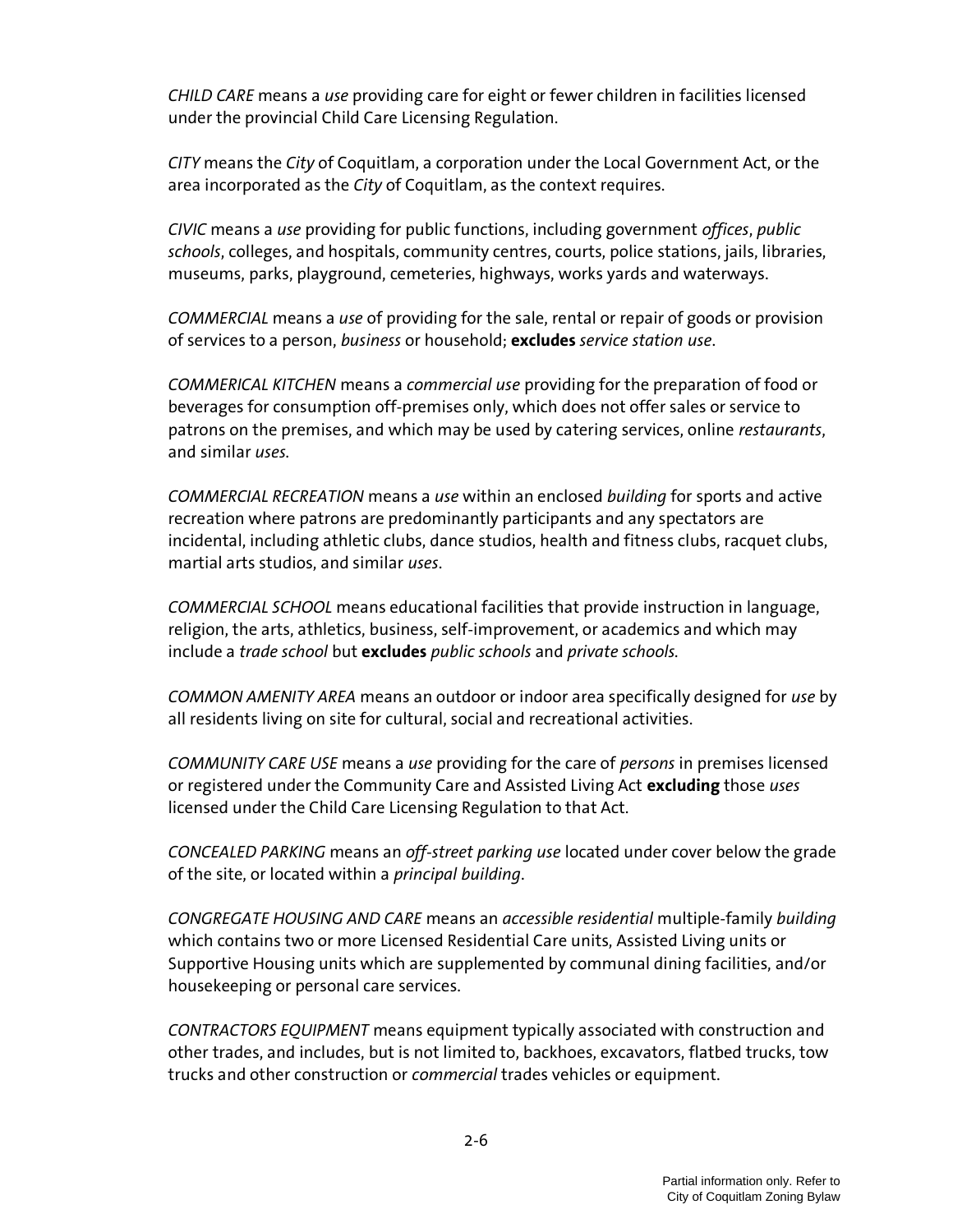CONTRACTOR SERVICE means a use that provides for building and road construction services including landscaping, concrete, logging, electrical, excavation, drilling, carpentry, drywall, flooring, roofing, heating, and plumbing or similar services of construction nature which require on-site storage and/or warehouse space.

CONTROLLED SUBSTANCE means a controlled substance as defined and described in the Federal Controlled Drugs and Substances Act, R.S.C. 1996, c.19 (Canada).

CONVENIENCE RETAIL means the sale of goods often acquired on a daily basis and includes snack foods and candy, non-alcoholic beverages, prepared and fresh foods, personal care items, tobacco products, flowers, magazines and newspapers, seasonal items such as Christmas trees, and similar items.

COOKING FACILITIES means any electronic, electrical gas, mechanical or manual equipment by which food of any sort can be cooked, heated, steamed or baked and including, without limitation, conventional ovens, microwaves, convection ovens, toaster ovens, cook tops, hot plates, camping stoves, barbecues, crock pots and electric frying pans, rice cookers, woks, grills and griddles, but excludes an electric kettle that can be used for heating water.

COUNCIL means the Council of the City of Coquitlam.

CRAWL SPACE means the space between the underside of the floor system above and the ground surface or slab below, having a maximum vertical distance not exceeding 1.2 metres.

DENSITY means a measurement of development intensity on a lot which can be measured either by dwelling units per hectare, by the ratio of gross floor area or floor area, to lot area.

DETACHED DUPLEX RESIDENTIAL means a residential use that includes two detached principal dwelling units on a lot.

DEVELOPMENT PERMIT AREA means an area of land designated as a development permit area in Official Community Plans or other Council policies, as amended from time to time.

DRIVE-THROUGH means an establishment where customers are provided with a good or service without leaving their vehicles, typically through a staffed window or automated machine.

DUPLEX RESIDENTIAL means a residential use in which a principal building is used for two principal dwelling units.

DWELLING UNIT means one or more rooms which comprise of a self-contained housekeeping unit with a separate entrance, used or intended to be used as a domicile by one or more *persons* and usually containing one kitchen, living, sleeping and sanitary facilities.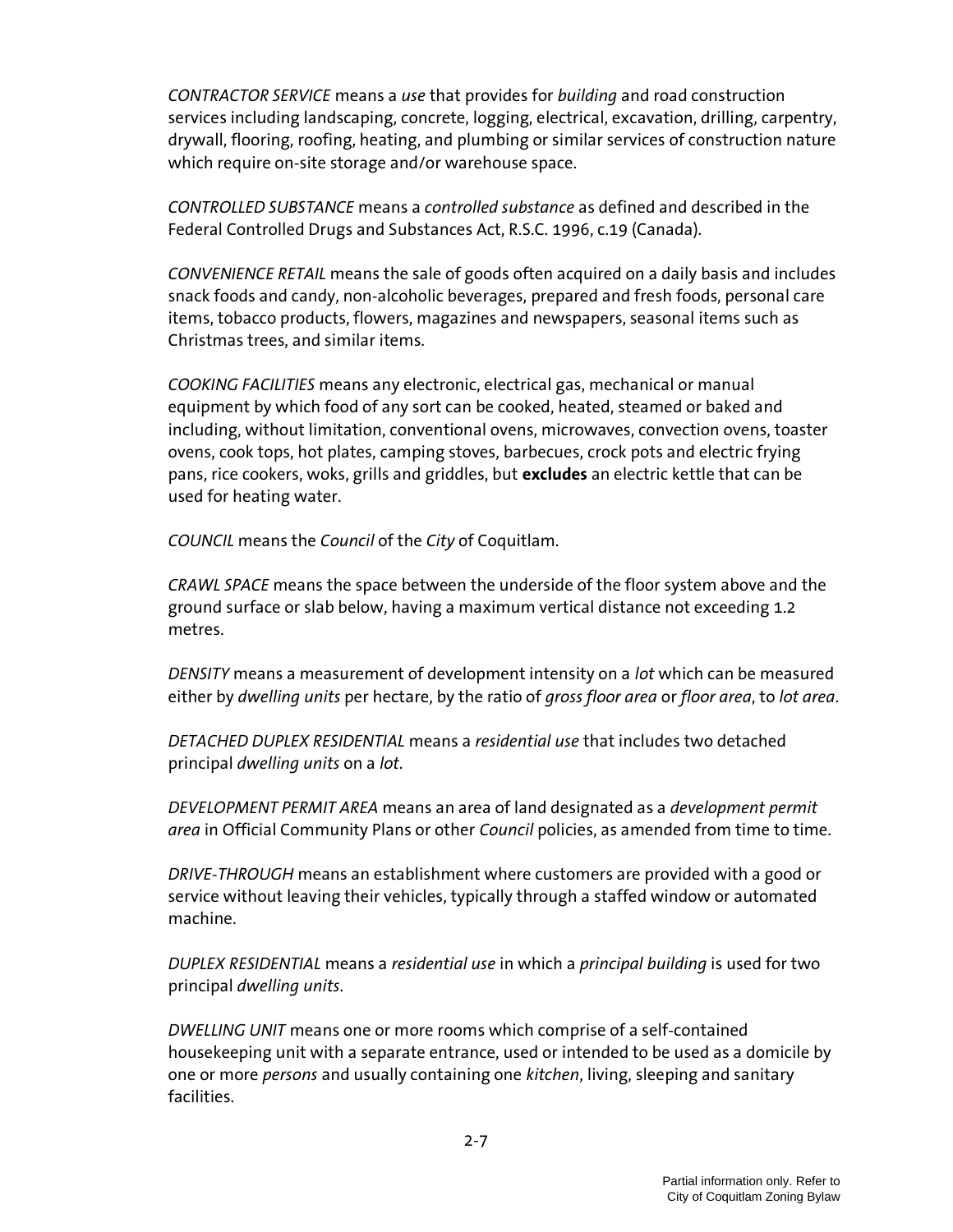ELECTRIC VEHICLE means a vehicle that uses electricity for propulsion, and that can use an external source of electricity to charge the vehicle's batteries.

ELECTRIC VEHICLE ENERGY MANAGEMENT SYSTEM means a system that controls the process of connecting, disconnecting, increasing and reducing electric power to electric vehicle supply equipment loads, and which system may be comprised of one or more monitors, communications equipment, controllers, timers and other applicable devices.

ELECTRIC VEHICLE SUPPLY EQUIPMENT means a complete assembly consisting of conductors, connectors, devices, apparatus, and fitting installed specifically for the purpose of power transfer and information exchange between a branch electric circuit and an electric vehicle.

ELECTRIC CONNECTION FACILITY means a use providing for the collection of electronic equipment (limited to products specified in the Recycling Regulation under the Environmental Management Act, as amended), sorting, preparation for shipment and temporary storage of electronic equipment, and the associated administrative functions; excludes processing of dismantling of any kind.

ELECTRONIC GAMING means a game of chance or skill played on electronic gambling device, computer or machine as regulated by the B.C. Gaming Policy and Enforcement Branch, but excludes lottery games offered at retail points of sale as regulated by the B.C. Lottery Corporation.

EMERGENCY SHELTER means a facility offering temporary overnight accommodation at no cost.

EMPLOYMENT LIVING UNIT means space within a building or structure that can accommodate a permitted commercial use within an at-grade unit, a permitted residential use within an at-grade unit or combination of the two.

ENERGIZED OUTLET means a connected point in an electrical wiring installing at which current is taken to supply utilization equipment.

ENTERTAINMENT FACILITY means movie theatres, billiard and pool halls, bowling alleys and similar facilities.

ESCORT SERVICE means any person carrying on the business of providing or furnishing escorts or partners for social occasions.

EXOTIC DANCING means live entertainment involving any exposure for the genitals, pubic region, buttocks, anus, or female breast below the top of the areola, of any person.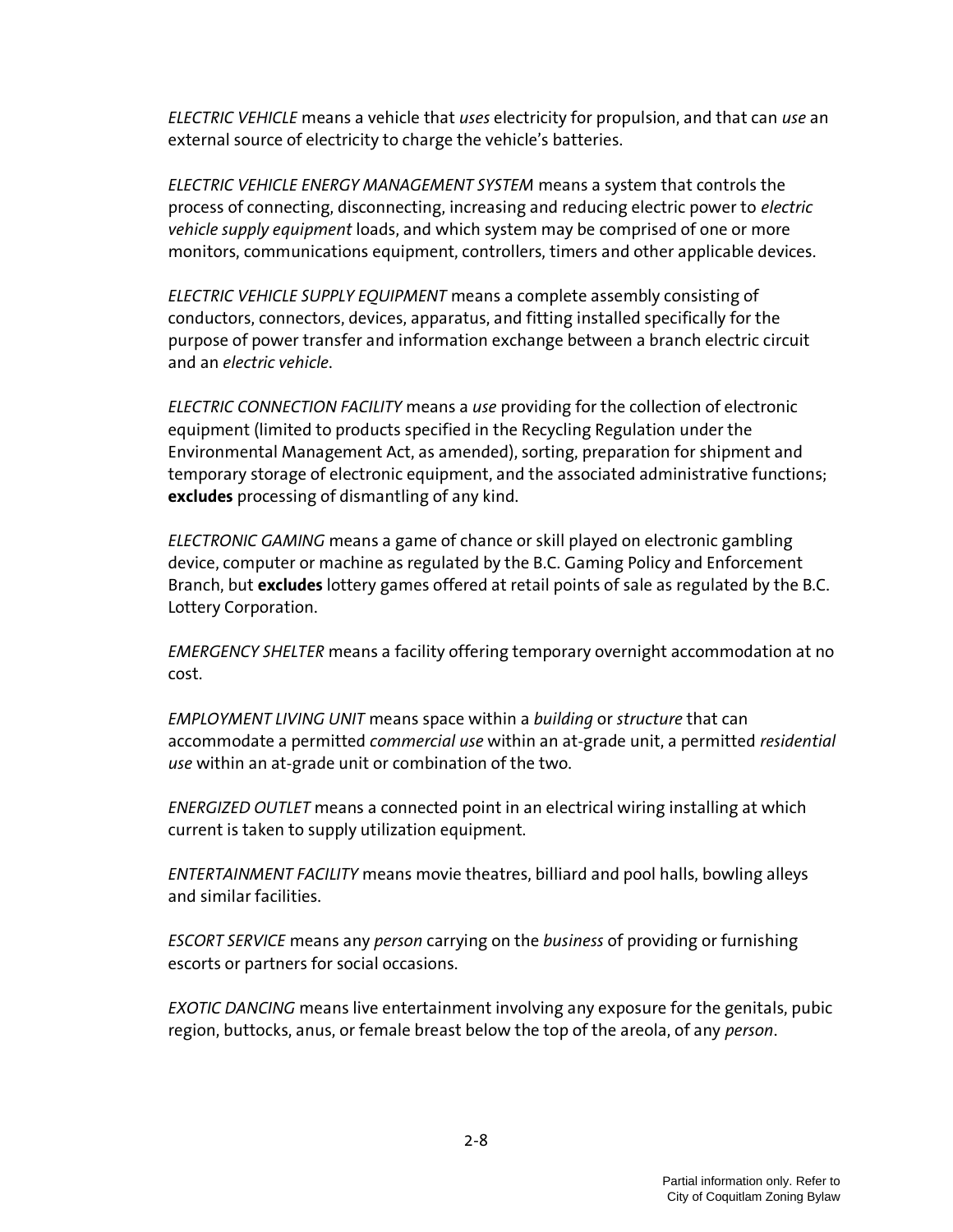EXTENSIVE RECREATION means a use providing for extensive open-air recreation facilities and the minor retail sales and services reasonably incidental to such facilities; includes drive-in theatres, driving ranges, firing ranges, golf courses, marinas, racetracks, ski facilities, sports clubs and stadiums.

EXTERIOR CLADDING means those components of a building which are applied to the exterior sheathing and are exposed to the outdoor environment to provide protection against wind, water and vapour. For purposes of this Bylaw, exterior cladding may include cladding materials, exterior insulation, vapour barriers and vented air cavities.

EXTERIOR LOT CORNER means the point of intersection of the exterior side lot line and the front lot line.

EXTERIOR SHEATHING means an exterior wall system that achieves structural building support without the application of an applied exterior cladding. For purposes of this Bylaw, exterior sheathing may be comprised of solid construction material (e.g. concrete, plywood or wood composite) plus either embedded or exterior insulation. Interior finishing walls and interior insulation shall not be considered part of the exterior sheathing.

EXTERIOR SIDE LOT LINE means the lot line of a corner lot extending from the front lot line to the rear lot line and adjacent a street. Where the lot is a strata lot, the exterior side lot line is defined by roadway instead of street.

FAMILY means two or more *persons* related by blood, marriage, common-law relationship, adoption or foster parenthood.

FENCE means a structure, not being a building, intended for the purpose of total or partial physical and/or visual separation or enclosure of a property or portion thereof; includes a wall, not being part of a building, intended for the purpose of total or partial physical and/or visual separation or enclosure of a property, does not include retaining wall. Materials used to construct a *fence* are limited to wood, masonry materials (excluding poured concrete), metal pre-cast manufactured perforated or decorative concrete blocks or panels, and any combination thereof.

FINISHED GRADE means the elevation of the ground at any point adjoining each exterior wall of a building or structure.

FINISHED GROUND ELEVATION means the elevation of the ground at the four outermost exterior walls of a building or structure.

FIRE CHIEF means the Fire Chief appointed by Council from time to time.

FLOOR AREA means the sum of the areas of each floor of a building or that portion of the area of the floor of a building, as identified elsewhere in this Bylaw measured to the exterior sheathing of the building or the centerline of the demising wall, excluding completely enclosed and covered garbage and recycling facilities.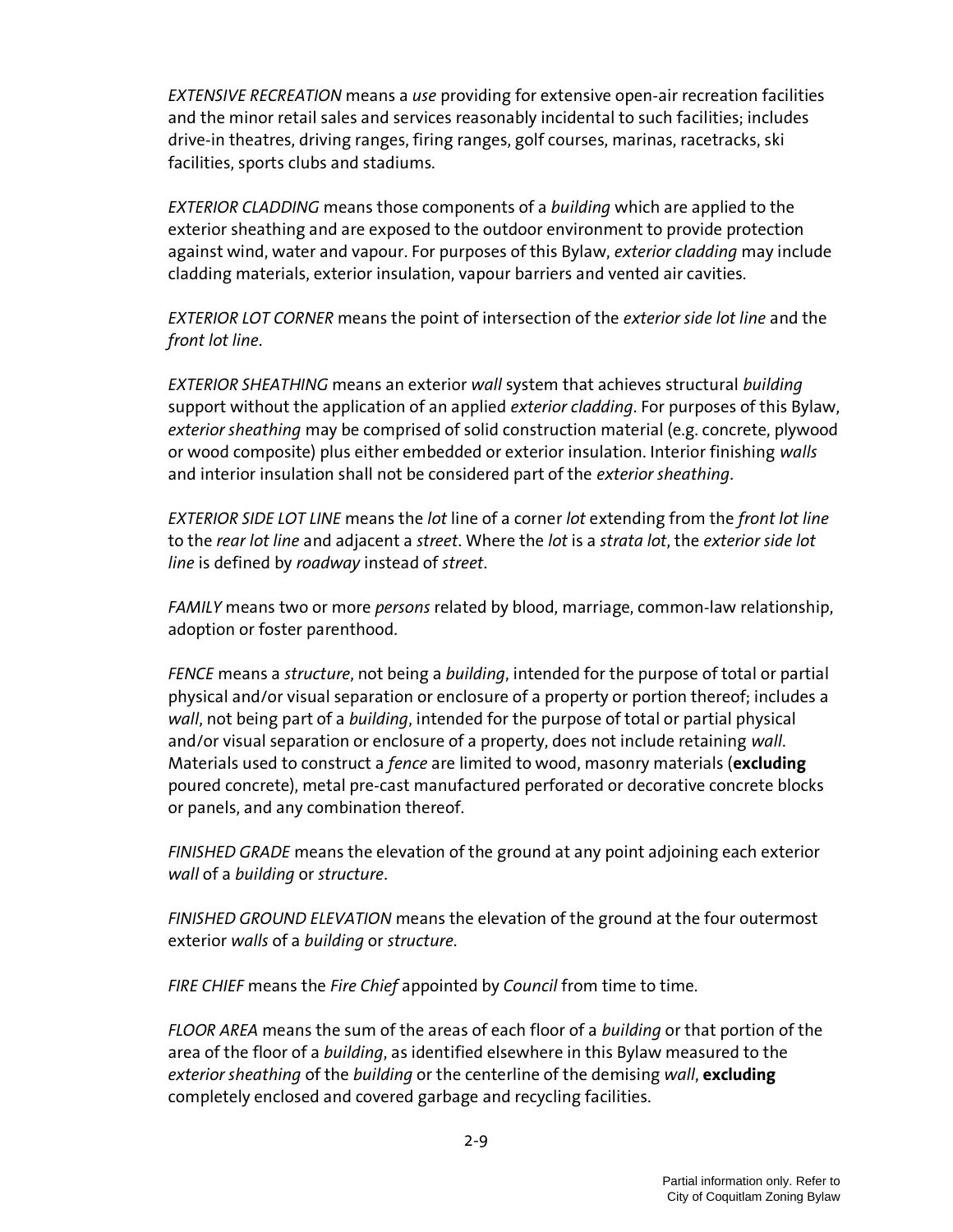FLOOR AREA RATIO, in the RTM-1 zone means the figure obtained by dividing the floor area (except that floor area will include concealed parking in the dwelling) by the lot area.

FOURPLEX RESIDENTIAL means a residential use in which a principal building is used for four principal dwelling units.

FRONT LOT LINE means the lot line or lines common to the lot and a fronting street, or where there is more than one fronting *street*, the *lot* line or lines common to either one of the fronting streets; for a panhandle-shaped lot, the lot line which is the rear lot line of the lot adjacent to the panhandle portion, is considered to be the front lot line. Where the lot is a strata lot, the front line is defined by a roadway instead of a fronting street.

GARDEN COTTAGE means an accessory dwelling unit in a single storey building on a lot that is detached from the *principal building* and is subordinate to the *principal building* in terms of size, scale, and massing.

GENERAL MANAGER ENGINEERING AND PUBLIC WORKS means the General Manager Engineering and Public Works appointed by Council from time to time.

GENERAL MANAGER PLANNING AND DEVELOPMENT means the General Manager Planning and Development appointed by Council from time to time.

GOLF COURSE USE means golf courses and all uses normally associated with golf courses.

GROCERY STORE means a business that retails groceries, including dairy products, produce, preserved and prepared foods, meat, fish, non-alcoholic beverages, baked goods, household supplies, and similar items; excludes alcoholic beverages.

GROSS FLOOR AREA means the total area of all enclosed floors in each building on a lot measured to the exterior sheathing of the building, excluding: concealed parking areas, long-term bicycle parking, parts of the building below finished grade elevation that are not habitable rooms, floor area used for common maintenance, mechanical, or electrical purposes, racking systems that do not increase building occupancy load, common amenity areas, or completely enclosed and covered garbage and recycling facilities.

GROSS VEHICLE WEIGHT RATING means the weight indicated on a motor vehicle, as required by a license under the Commercial Transport Act or Motor Vehicle Act, as the case may be.

HABITABLE ROOM means a room used for cooking, eating, sleeping or human occupancy; excludes bathroom, utility room, workroom, furnace room, *crawl space*, garage and storage room.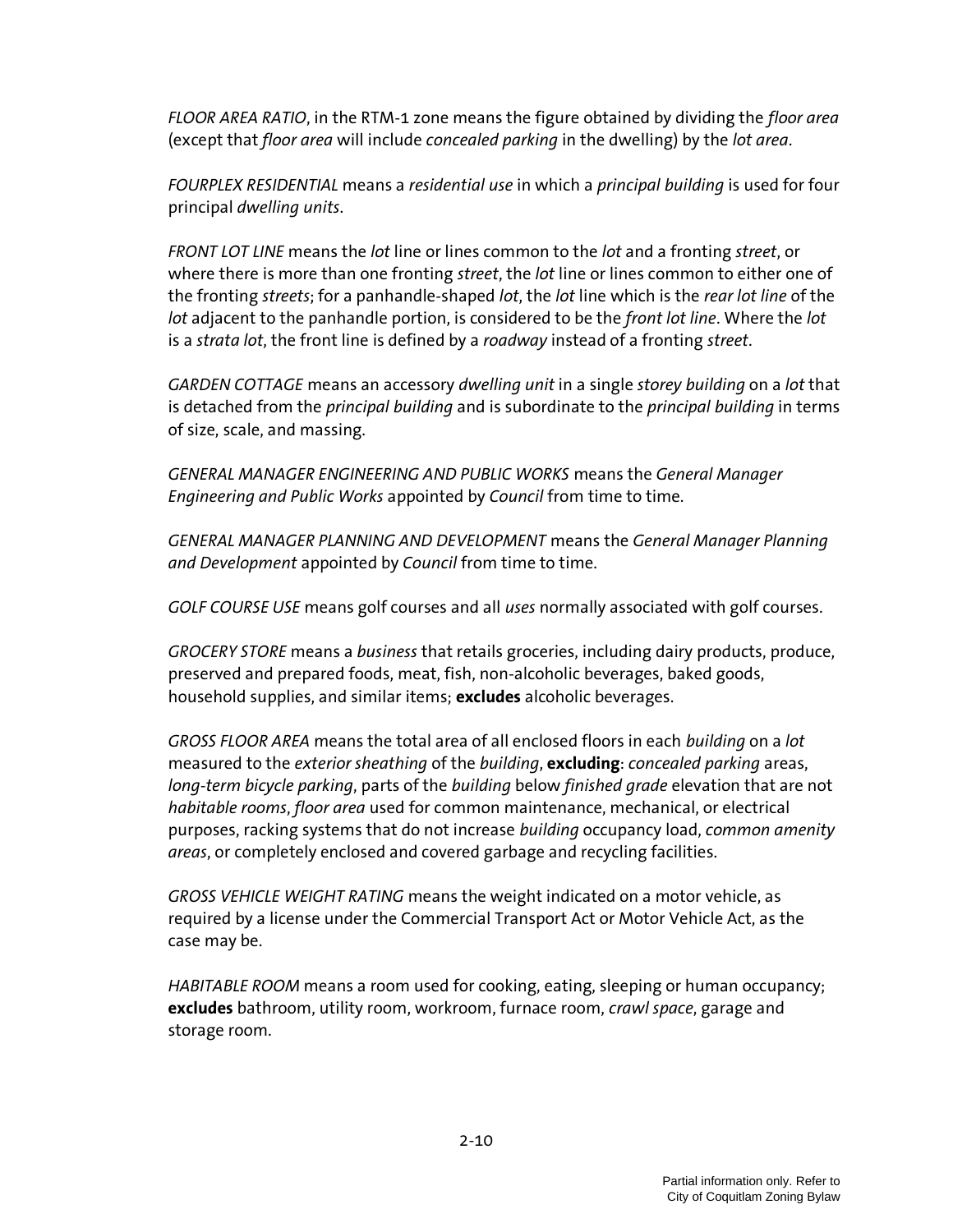HEIGHT means the vertical distance from the *average building grade* to the top of the parapet for flat roofs, defined as having a pitch of less than 3 in 12 covering at least 80% of all roof surfaces as measured in plan view, or to the uppermost peak for sloped roofs, as shown in the following diagram:



INDUSTRIAL means a use providing for the manufacturing, processing, fabricating, assembling, storing, transporting, distributing, wholesaling, testing, servicing, repairing, wrecking, recycling or salvaging of goods, materials or things for direct use or resale to individual business customers, and not for the general public.

INDUSTRIAL EQUIPMENT means machinery equipment, or vehicles exceeding a gross vehicle weight rating of 4,500 kilograms, all of which are typically used in construction, manufacturing assembling and processing operations or *agricultural* production.

INDUSTRIAL OFFICE means a use in which business, clerical, or professional activities are conducted in an Industrial and Enterprise zone, limited to the following uses: architectural and engineering services, data processing and related services, janitorial services, laboratories, labour organization, scientific and technical research, development and test facilities, and security guard and patrol services.

INTERIOR SIDE LOT LINE means the lot line or lines, not being the front or rear lot line, common to more than one lot or to the lot and a lane.

KITCHEN means a room used for the preparation, cooking or eating of food and containing cooking facilities, a sink, upper and lower cabinetry and ventilation for the cooking facilities.

LANDSCAPE SCREEN means a barrier composed of a continuous row of shrubs, trees, compact evergreen hedges or any combination thereof.

LANE means a highway that is not primarily used for general traffic circulation and the right-of-way is narrower than a street.

LEVEL 2 CHARGING means a Level 2 electric vehicle charging level as defined by SAE International's J1772 standard.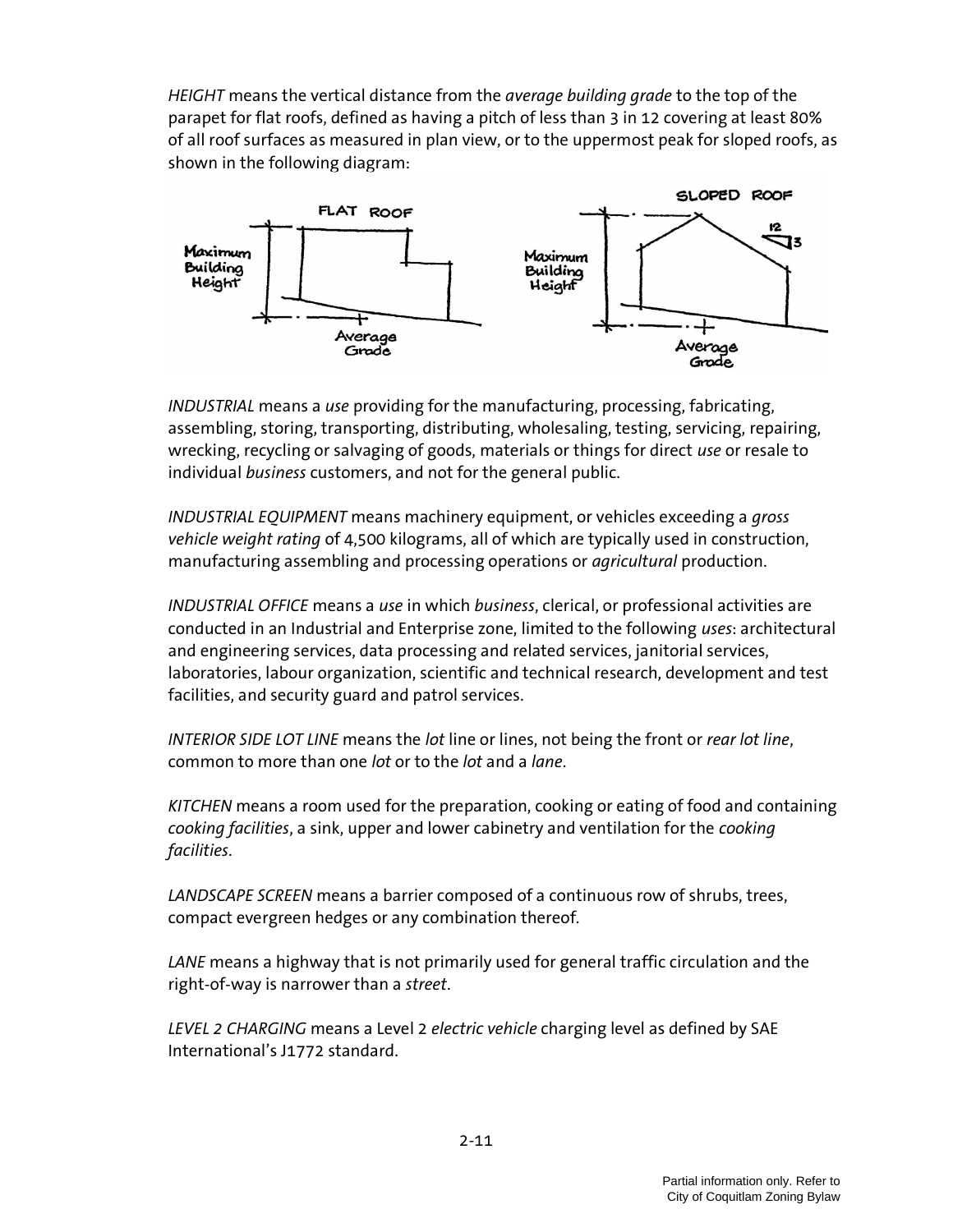LICENSE INSPECTOR means the License Inspector appointed by Council from time to time.

LICENSED RESIDENTIAL CARE means housing and care that is licensed under the Community Care and Assisted Living Act which provides continuous profession care for residents.

LIQUOR MANUFACTURING means the manufacturing of alcoholic beverages that are subject to the BC Liquor Control and Licensing Act and its regulations.

LIQUOR PRIMARY ESTABLISHMENT means a business licensed as a liquor primary establishment by the BC Liquor and Cannabis Regulation Branch, including bars, pubs, and night clubs; excludes social halls, stadiums and other businesses that are licensed to serve alcohol on an occasional or *accessory* basis.

LIQUOR STORE means a use where the retail sale of alcoholic beverages for off-site consumption is the *principal use* and is licensed under the Liquor Control and Licensing Act; may contain beverage container return centre as an accessory use when contained wholly within a building.

LOCK-OFF UNIT means an accessory dwelling unit contained within a strata-titled dwelling unit in an apartment that:

- (1) is not less than 29 m<sup>2</sup> and not more than 35 percent of the gross floor area of the dwelling unit in which it is located;
- (2) is not a separate strata lot;
- (3) contains a secondary kitchen area with a range or microwave oven and built-in cooktop, refrigerator, sink, counter, cabinets and venting, at least one closet, and a bathroom with a toilet, sink and bathtub or shower;
- (4) is wired for independent telecommunications connection prior to occupancy and remains so;
- (5) is separated by a lockable access door from the main dwelling unit and can be connected directly to the main dwelling unit by opening the access door; and
- (6) has a separate lockable entrance door providing direct access to the exterior of the main dwelling unit.

LOT means any parcel, block or other area in which land is held or into which land is subdivided, including a strata lot as defined.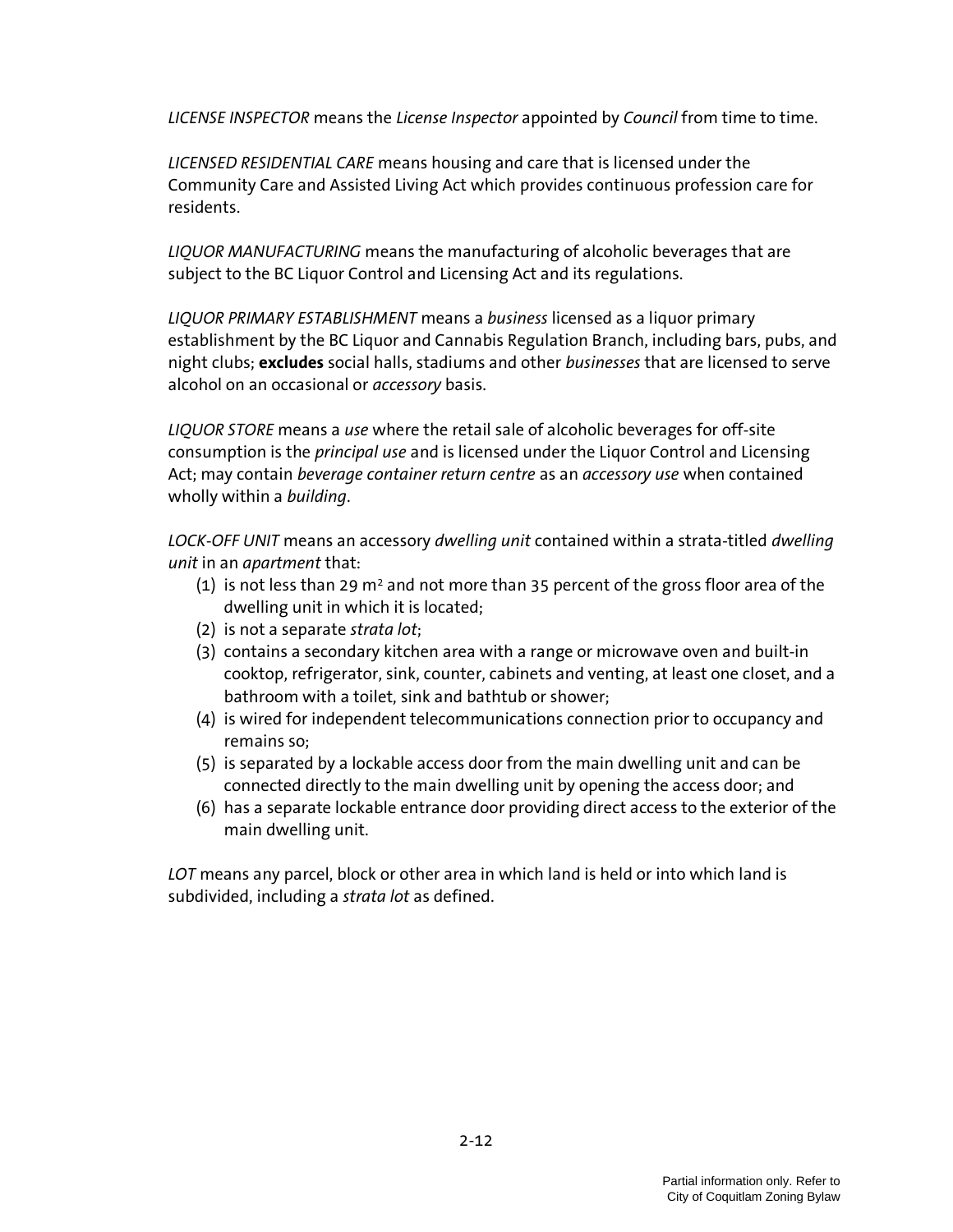- LOT AREA means the total horizontal area within the property lines of a lot; except that:
	- (1) in the RM-1 zone, *lot area* means the total area of a *lot* plus one-half of adjacent streets, lanes, and dedicated public parks to a maximum of 13.5 metres, minus land covered by a natural body of water as defined by land survey, and land in easement for electrical or gas transmission lines, except where such easement is upon dedicated public park, multiplied by 75%. However, in no case shall the lot area be less than the area contained within the legal lot lines of a property minus land covered by natural body of water as defined by land survey, and land in easement for electrical or gas transmission lines; and in all zones, where a lot is affected by more than one zone designation, the portion within each zone designation is to be determined separately as the applicable lot area for each affected portion.
	- (2) in the RT-2 zone, lot area means the area of the lot minus land covered by natural body of water, as defined by its high water mark, land below the edge of a ravine, as defined by land survey, and land is easement for electrical or gas transmission lines.
	- (3) to determine lot area for the purpose of calculating density for properties requiring road dedication and zoned or rezoning to an Infill Residential zone, Apartment Residential zone, and/or Commercial zone, refer to Section 517 (2) of this Bylaw.

LOT COVERAGE means the area covered by buildings and structures as measured from the outermost walls and/or supporting columns expressed as a percentage of the lot area.

LOT SIZE means the amount of land occupied by one lot on a plan of subdivision or registered Land Title Certificate and may be measured by area, width, depth or any combination thereof.

LOT WIDTH means:

- (1) on a rectangular lot, the horizontal distance between side lot lines measured at the front lot line; and
- (2) on an irregularly shaped lot, the sufficient area to permit a rectangular-shaped first floor of a principle *building*, having not less than 100 m<sup>2</sup> in area, a length of not less than 7.5 metres on one side, and meeting the setback requirements of this Bylaw as shown in the following diagram



except that, to determine lot width for properties requiring road dedication and zoned or rezoning to RT-1, refer to Section 517 (3) of this Bylaw.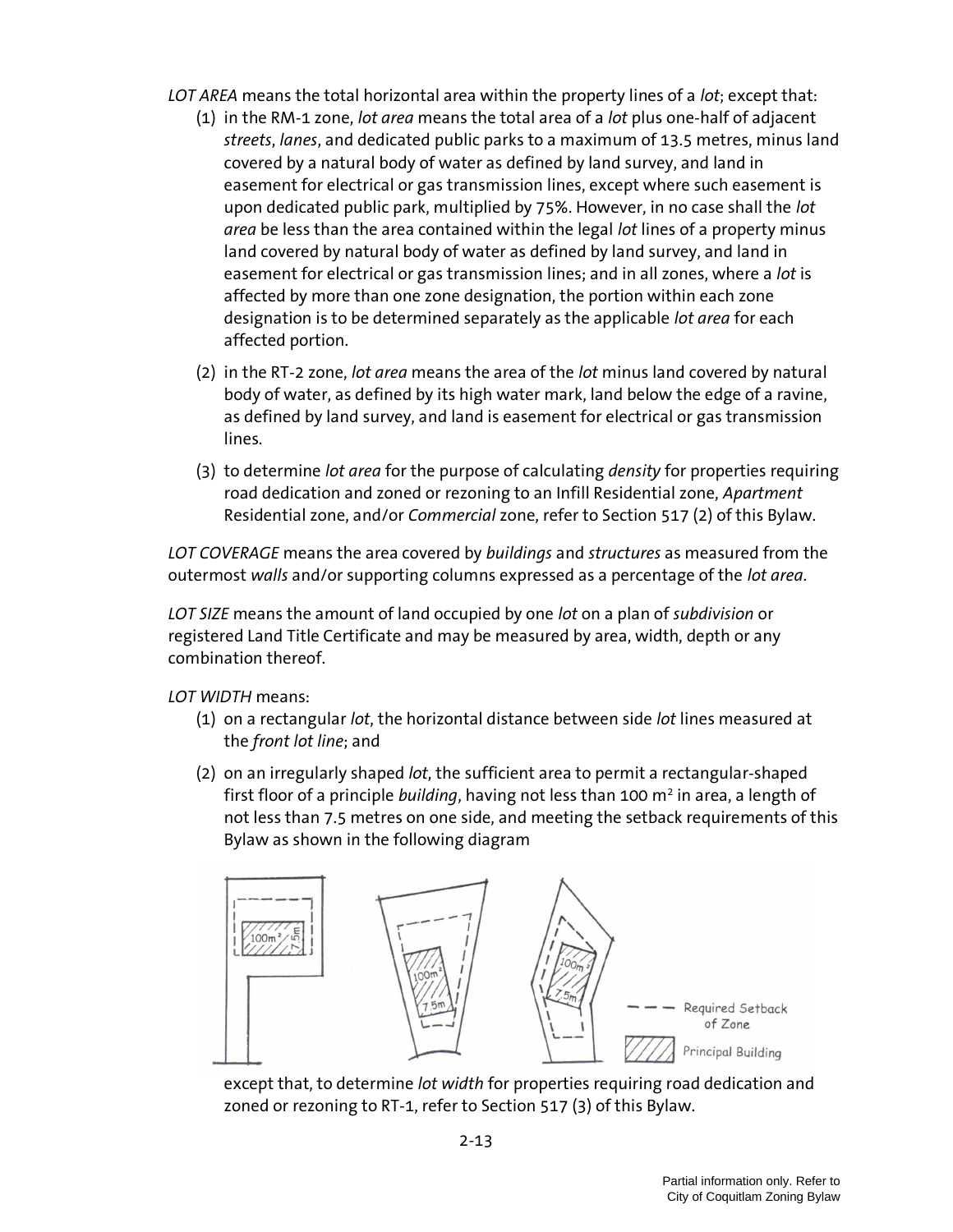MANAGER FINANCIAL SERVICES means the Manager Financial Services appointed by Council from time to time.

MANDATORY COMMERCIAL STREET FRONTAGE means a street frontage delineated as such in an Official Community Plan and along which development will provide a continuous, active, ground-oriented commercial, civic or assembly façade or street-wall.

MASSAGE PARLOUR means a business that will offer massage or body rub services, or either of them, to be performed by one or more individuals who are not registered massage therapists in the Province of British Columbia.

MEDICAL HEALTH OFFICER means the Medical Health Officer as appointed from time to time by the appropriate health authority.

METHADONE CLINIC means a premise used principally to prescribe methadone to persons with opiate addiction and may include the provision of counseling and other support services to those *persons*.

METHADONE DISPENSARY means a business selling or filling methadone prescriptions for customers.

MINI-WAREHOUSE means a completely enclosed building or series of completely enclosed buildings that include separate storage units which are rented to customers having exclusive and independent access to their respective units for the storage of residential, recreational or commercial goods and includes the accessory sale of packing supplies.

MOBILE HOME means a structure manufactured as a unit, intended to be occupied in a place other than at its manufacturer, and designed as a dwelling unit.

MOBILE HOME PARK mean a use providing for the accommodation of persons in two or more mobile homes, and includes permitted sales.

MOBILE HOME SPACE means an area of land designated for the installation of one mobile home with permissible additions and situated within a mobile home park.

MODULAR CONTAINER means a purpose-designed container for holding of goods, which is intended to be placed on a ship, truck or railcar.

MOTOR VEHICLE SALES AND SERVICE means the sale, lease or rental of automobiles, recreational vehicles, boats, trailers and similar conveyances, the accessory retail sale of motor vehicle parts and accessories, and motor vehicle maintenance and minor repairs; excludes autobody repair.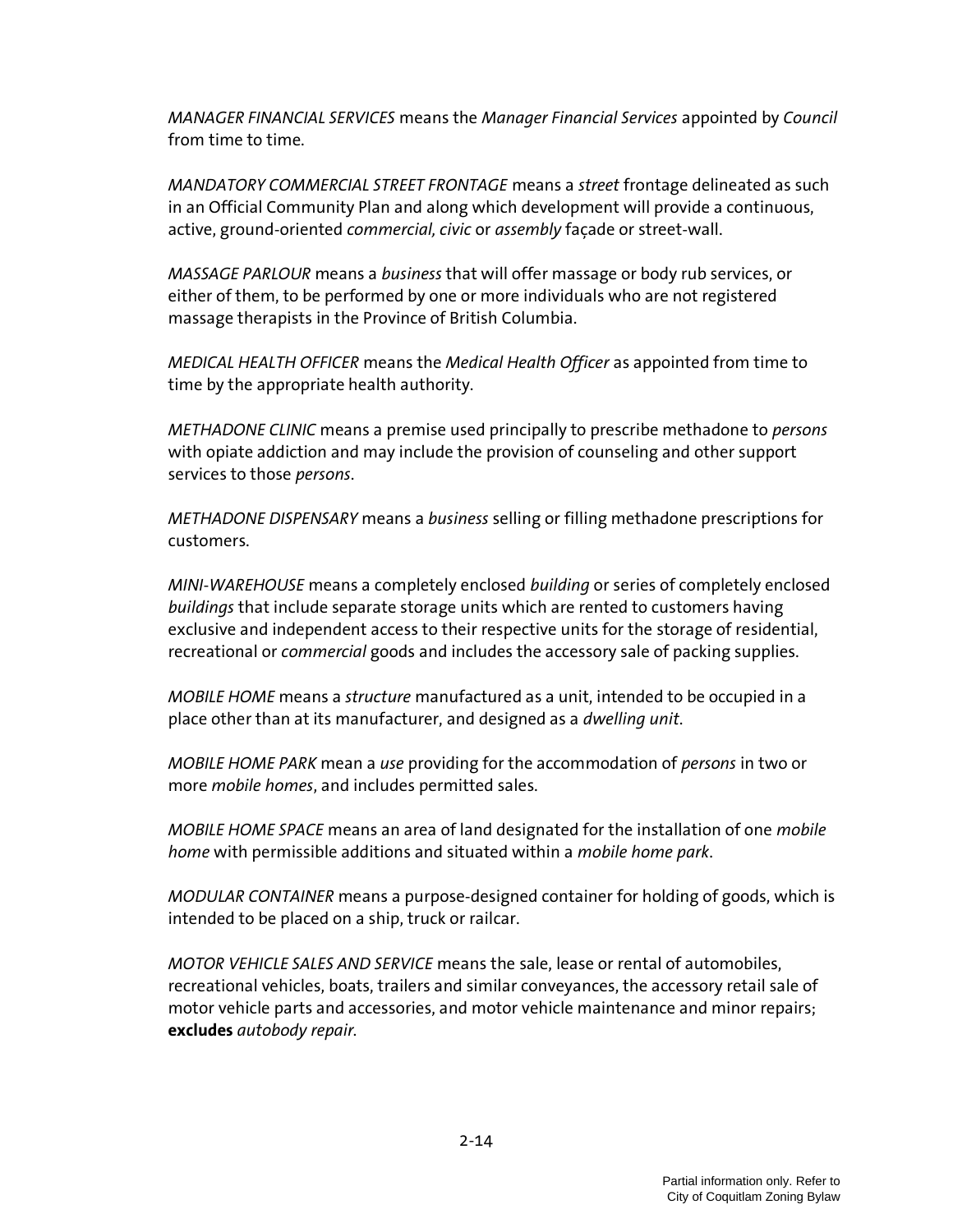MULTIPLEX RESIDENTIAL means a residential use that includes three or more principal dwelling units on a lot in attached, detached or semi-detached forms; excludes apartment, townhouse, fourplex residential and triplex residential.

NATURAL GRADE with reference to residential development in established neighbourhoods where the majority of lots have been developed with one- or two-family housing for more than 4 years at the date of adoption by Bylaw 2418, 1992 and not requiring subdivision, means the undisturbed ground level or elevations as determined by a registered land surveyor on a lot at each of the points used in calculating the average building grade; whereas in reference to residential development within areas which require subdivision, NATURAL GRADE means the elevations shown on the grading plan for the subdivision.

NEIGHBOURHOOD ATTACHED RESIDENTIAL means the "Neighbourhood Attached Residential" land use designation as established in the City of Coquitlam's Citywide Official Community Plan Bylaw No. 3479, 2001 as amended or superseded from time to time.

NON-ACCESSORY OFF-STREET PARKING means use providing for a "stand-alone" parking lot and/or structure for temporary parking needs not accessory to a use.

NON MARKET HOUSING means self-contained, independent, living dwelling units targeted to low and moderate income households such as housing co-operatives and seniors and family non profit projects.

OFFICE means a use in which business, clerical, financial or professional activities are conducted that do not include the sale of goods from the premises and includes industrial offices, but excludes personal service uses.

OFF-STREET PARKING means a use providing parking spaces for temporary storage of vehicles not on a public street or right-of-way, and includes *accessory off-street-parking* and non-accessory off-street parking.

ONE-FAMILY RESIDENTIAL means a residential use in which the building on a lot is used for one dwelling unit; may also contain a secondary suite.

OUTERMOST BUILDING FACE means a vertical plane parallel to a property line and passing through those points of the exterior wall of a building that are closest to the property line. The wall establishing the outermost building face must be that wall of the building closest to the property line and must be situated entirely within the building siting area.

PARKING SPACE means a space within a building or a parking area for the parking of one vehicle, **excluding** driveways, ramps, columns, office and work areas.

PAWN means the deposit of property as a pledge or collateral security for a debt.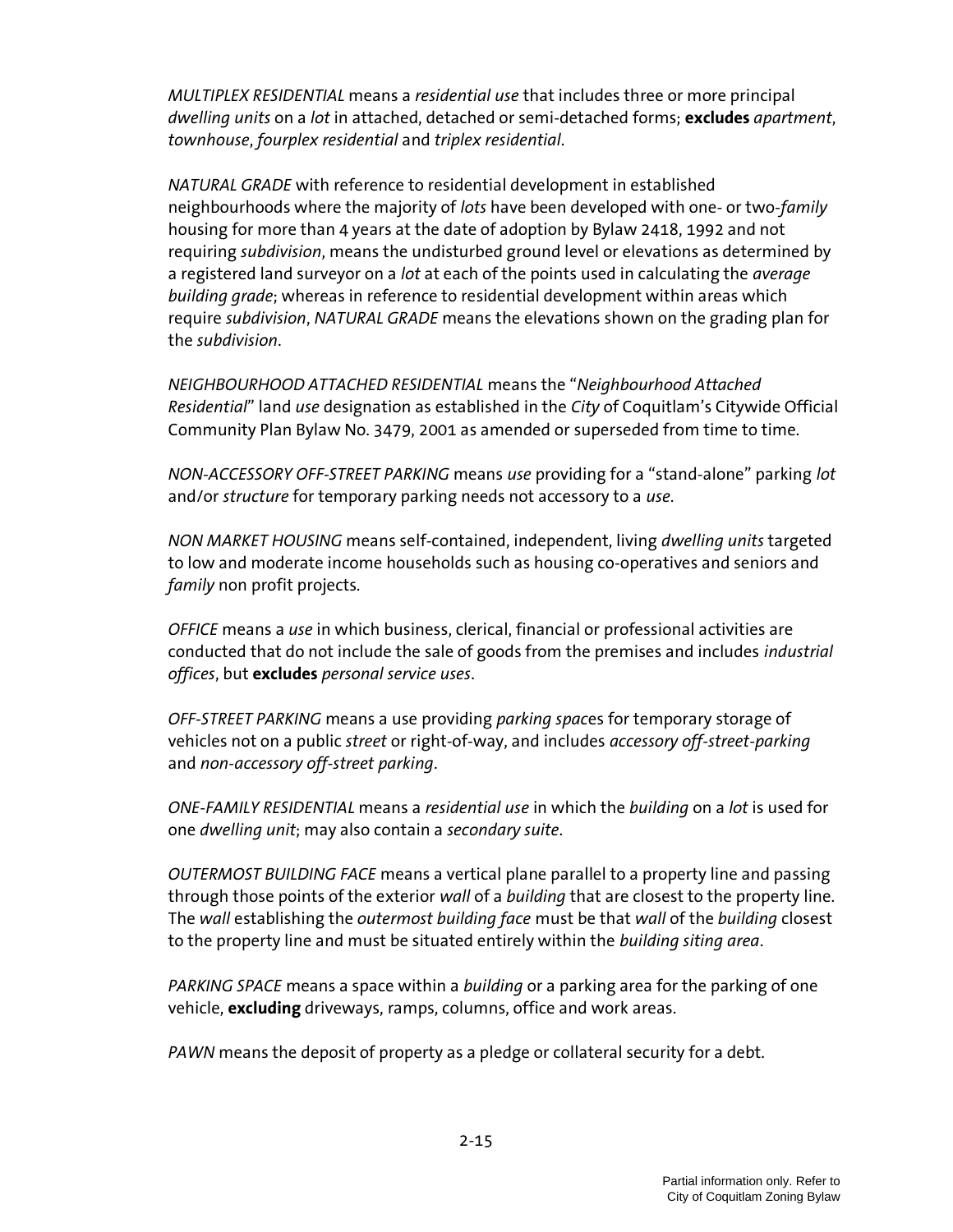PAWNBROKER/PAWNSHOP means an establishment that carries on the trade or business of taking goods and chattels in *pawn*, or who keeps a store, shop or other premise for the purpose of carrying on such trade or business.

PERIMETER WALL AREA means the total area of exterior walls facing in one direction measured from the *finished grade* to the underside of the eaves. Walls or portions of walls situated within an angle of 45 degrees (in plan or vertical section view) from a wall forward of the wall or portion of wall under consideration must not be included in the calculation of *perimeter wall area* shown in the following diagram.



PERIMETER WALL HEIGHT means the vertical distance measured at and up the wall establishing the outermost building face, from the lower of natural grade or finished grade to the top of the roof surface of the *building*. Gable ends and decks (located entirely within the building siting area) must not be included in the calculation of the average perimeter wall height. For the purposes of the definition of perimeter wall height:

- (1) a plane defined by a vertical face of a roofed porch or enclosed deck must be considered a wall, and
- (2) an enclosing element of a *crawl space* or basement must not be considered a wall unless such *crawl space* or basement is surmounted by a storey.

PERSON means any legal entity and includes an individual, firm, society, cooperative, association, organization, partnership, trust company or corporation.

PERSONAL HEALTH CARE means the provision of health care services to a person and includes medical clinics, dentistry, optometry, chiropractics, acupuncture, physiotherapy, naturopathy, massage therapy, pharmacies, and similar services; excludes private hospital and massage parlour.

PERSONAL SERVICE means a commercial use that provides services to a person or their personal property and includes hair stylists, aestheticians, dry cleaners and laundromats, shoe and jewelry repair, tailors, veterinary service, personal health care and similar services.

PET CARE SERVICE means a facility for non-veterinary services for domestic animals, such as animal day care, overnight lodging, grooming, and pet training services; excludes animal breeding.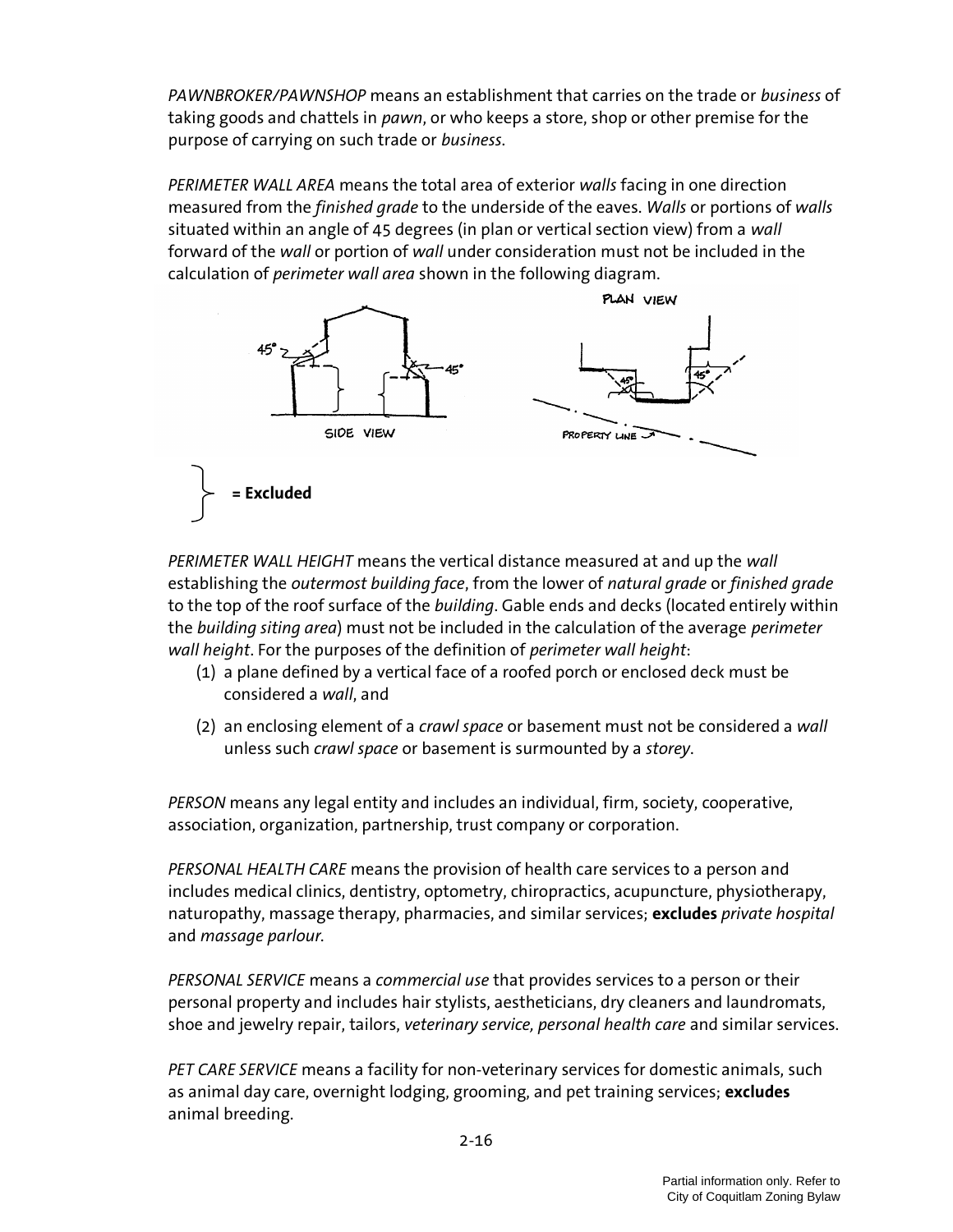PRINCIPAL BUILDING means a building that accommodates the principal use of a site, and may accommodate one or more *accessory uses*.

PRINCIPAL USE means the main purpose for which land, buildings or structures are used.

PRIORITY UNIT TYPES means below-market rental units, non market housing rental units, accessible residential rental dwelling units and three-plus bedroom rental units.

PRIVATE HOSPITAL means a use providing the care of the sick, injured or aged, other than in a public hospital; includes seniors' housing facilities and convalescent homes that are licensed under the Hospital Act.

PRIVATE SCHOOL means a school providing academic instruction to grade school-aged students as regulated under the *Independent School Act*, and may include a boarding school but excludes any other school defined in this Bylaw.

PUBLIC SCHOOL means a place of instruction maintained at the public expense under the School Act, the College and Institute Act, the University Act, or other public post-secondary institution authorized by provincial statute.

PUBLIC SERVICE means a use providing for the servicing of the City, where such use is established by the City, by another government body, or by a corporation or company operating under the Utilities Commissions Act, includes broadcasting transmission facilities.

PURPOSE-BUILT RENTAL means a building containing four or more dwelling units that is purposely designed and built to provide a rental form of accommodation that is affordable and that is subject to a housing agreement or registered covenant that requires that the *dwelling units* only be rented, and not individually sold or transferred, during the life of the building.

REAR LOT LINE means the lot line opposite to and most distant from the front lot line or, where the rear portion of the *lot* is bounded by intersecting side *lot* lines, is deemed to be the point of such intersection.

REAR YARD means the portions of a lot located between the rear lot line and the outermost projection of the rear walls of a *principal building* and extends across the full width of the *lot*.

RECREATIONAL VEHICLE means a temporary living accommodation for travel or recreational purposes and includes motor home, camper, travel trailer, tent trailer or boat but **excludes** a *mobile home*.

RECYCLING DEPOT means a facility used for collecting, sorting and redistributing recyclable materials.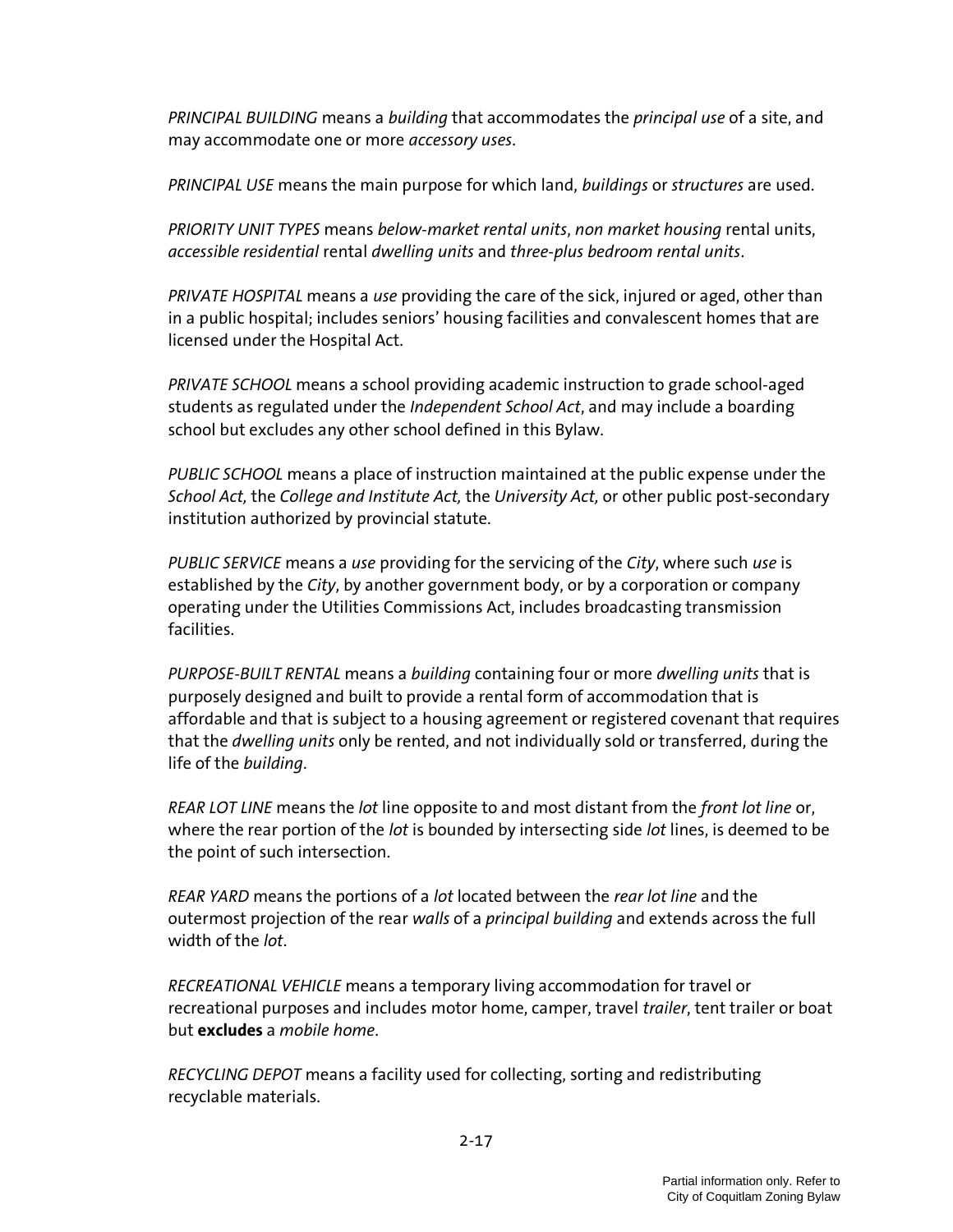RESIDENTIAL FLOOR AREA means the sum of the internal private floor areas within the dwelling units in all buildings on a lot; includes areas occupied by internal walls and partitions within a dwelling unit; excludes balconies, common stairwells, common corridors, cellars, concealed parking areas and common recreation or service facilities.

RESIDENTIAL SALES USE means a commercial use for the marketing of residential developments or residential land.

RESIDENTIAL USE means a use providing for the accommodation and home life of one or more persons, including activities customarily incidental to the accommodation and home life of a *person*, including horticulture, recreation, storage, and the keeping of three or fewer animals as household pets that are normally kept within a *dwelling unit* and are not kept for financial gain; excludes repairing or salvaging and using parts of a motor vehicle owned by a person not residing in a dwelling unit on the same lot, or tourist accommodation, private hospital or assembly uses.

RESOURCE means a use providing for the conservation, management and extraction of primary forest, mineral and other resource materials; includes the preliminary grading, cutting or crushing of those materials for shipment, and the accessory storage of motor vehicles and equipment; excludes the storage of derelict motor vehicles, scrap or junk, manufacturing of any product, or any processing not specifically included.

RESTAURANT means a use providing for the sale of prepared food or beverages on the premises for on-site and/or off-site consumption; includes family restaurants, fast-food establishments, cafes, coffee shops, and food-primary licensees but excludes the retail sale of alcoholic beverages for off-site consumption.

RETAIL – GENERAL means the sale or rental of goods for business or household use, including stationery and other office supplies, equipment, appliances, interior decoration, electronics, flooring, furniture, garden supplies and machinery, hardware, kitchenware, lighting, plumbing, paint, heating and mechanical systems, hot tubs and pools, seasonal items such as Christmas trees, and similar items: **excludes** wholesale sales.

RETAIL – PERSONAL GOODS means the sale or rental of goods intended for personal use, and includes books, clothing, footwear, hardware, jewelry, musical instruments, portable electronics, pets, personal care items, sporting goods, stationery supplies, toys, and similar items; **excludes** wholesale sales.

ROADWAY means a driveway which is not a street or lane over a lot or a portion of common property on which an access route is located in a bare land strata plan.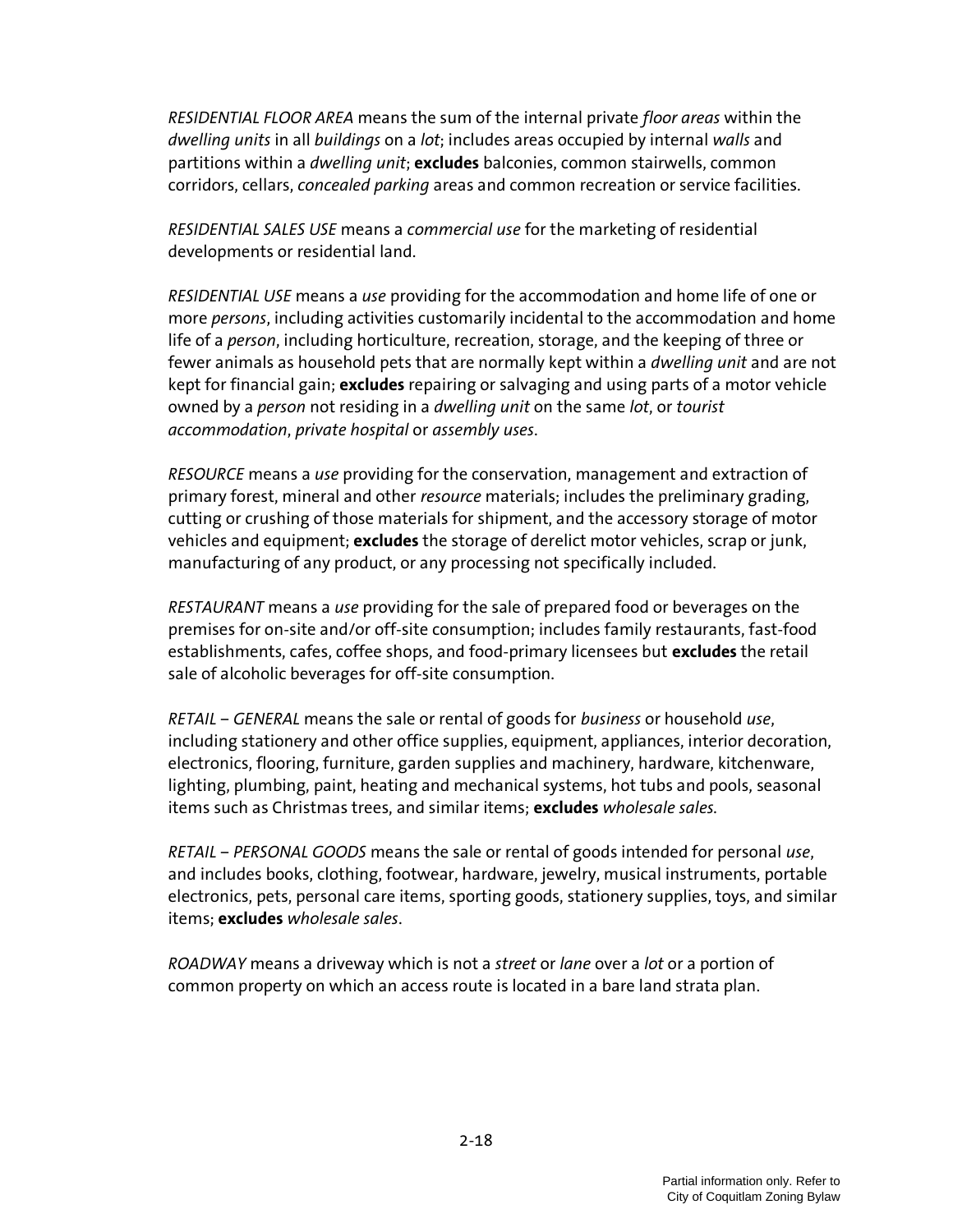SCRAP METAL means:

- (1) previously used ferrous metal made principally of iron, steel, or tin;
- (2) previously used non-ferrous metal including all metal or alloy that is generally free of iron and includes, copper, brass, bronze, aluminum, zinc, magnesium, lead, and nickel.

SCRAP METAL DEALER means any person licensed pursuant to the City's Business License Bylaw, in force from time to time, to carry on the *business* of selling, purchasing, or otherwise dealing in scrap metal.

SECONDARY ACTIVE STREET FRONTAGE means a street frontage delineated as such in an Official Community Plan and along which development will provide a continuous, active, ground-oriented commercial, residential, or civic façade or street-wall.

SECONDARY SUITE means an accessory dwelling unit contained within a building of residential occupancy containing only one principal dwelling unit.

SERVICE STATION means a use providing for motor vehicle fueling or electric vehicle charging, or both; may include the retail sale of automobile accessories, car wash and vacuum stations, and the rental of trailers and motor vehicles as accessory uses on the lot.

SLEEPING UNIT means one or more rooms containing no *cooking facilities* or sink, used for the lodging of persons.

SPECIAL EVENT means a circus, concert, temporary amusement park, show, farmers market, cultural festival or other itinerant show or entertainment on City property for which a valid Facility Use License has been issued by the  $City's$  Parks, Recreation and Culture Department.

SPECIAL EVENT VENDING BUSINESS means a business offering for sale goods or services during a special event.

STOREY means that portion of a building which is situated between the top of any floor and the top of the floor next above it, and if there is no floor above it, that portion between the top of such floor and the ceiling above it; **excludes** a basement and cellar.

STRATA LOT means a lot shown on a strata plan.

STRATEGIC HOUSING means specials needs or affordable housing as contemplated under Section 482 of the Local Government Act and includes purpose-built rental.

STREET means a highway that is used for general traffic circulation, excludes lanes.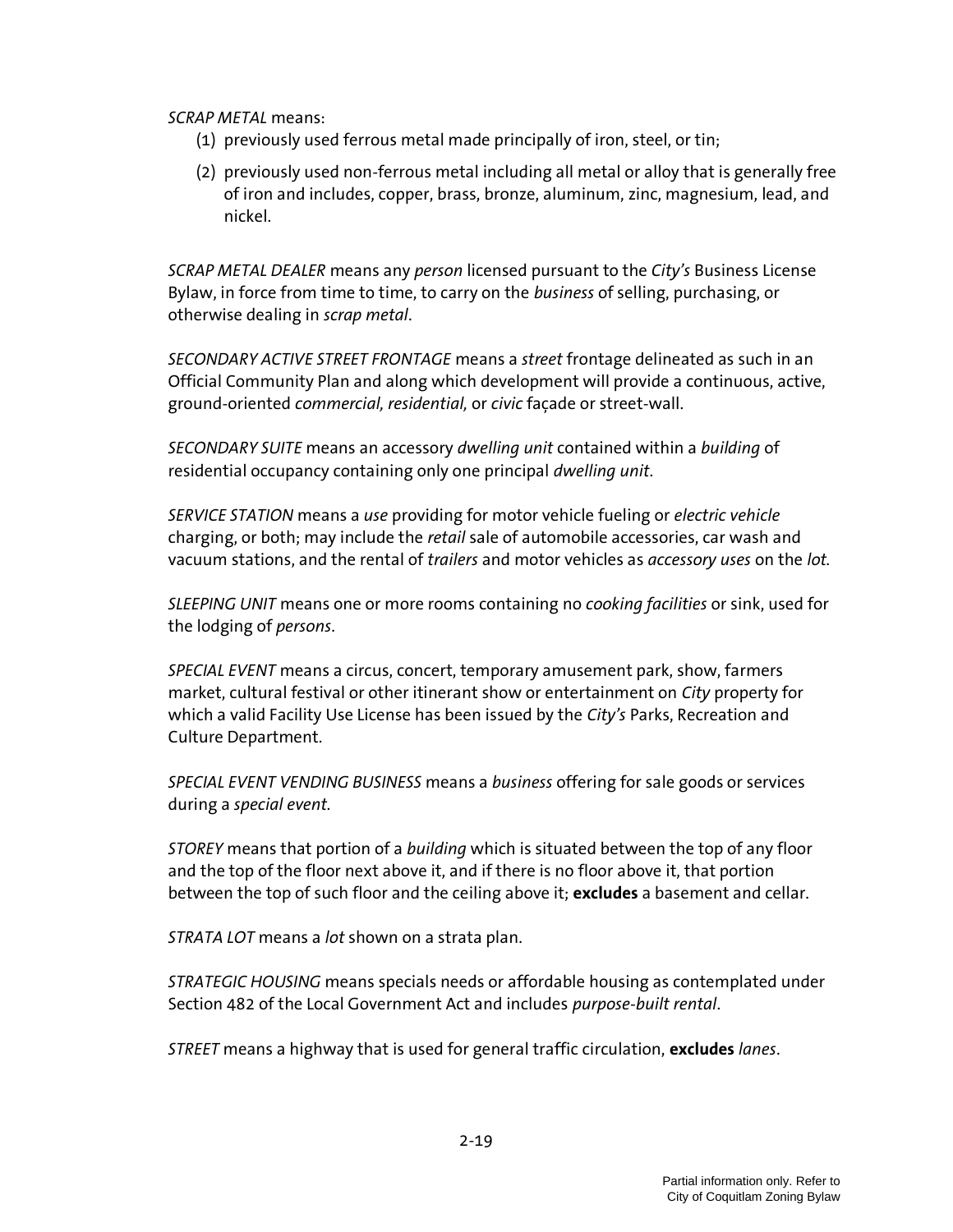STREET-ORIENTED VILLAGE HOME RESIDENTIAL use means a residential use consisting of one *dwelling unit per principal building* vertically attached by party walls to one or more principal building/s with each individual principal building located on a separate lot (including a strata lot) abutting a street and a lane; except that in the case of special needs and/or affordable housing on a site or sites owned by the City of Coquitlam and/or a registered non-profit agency, each *principal building* may contain more than one *dwelling* unit.

STRUCTURE means any construction fixed to, supported by or sunk into land or water.

STUDIO DWELLING UNIT means a dwelling unit containing one habitable room plus kitchen facilities and a bathroom.

SUBDIVISION means the division of land into one or more parcels by plan, descriptive words, or other under the Strata Property Act or Land Title Act.

SUBDIVISION AND DEVELOPMENT SERVICING BYLAW means City of Coquitlam Subdivision and Development Servicing Bylaw No. 3558, 2003 as amended or superseded from time to time.

SUPPORTIVE HOUSING means housing that is designed to be accessible, in which housing and a range of hospitality services are provided by or through the operator and any personal care for residents is provided by someone other than the operator.

TANDEM PARKING means two parking spaces, where one parking space is placed behind another parking space, such that one parking space has unobstructed access to a drive aisle, driveway, lane, roadway, or street.

TATTOO PARLOUR means an establishment in the business of creating permanent tattoos for decorative purposes.

TEMPORARY BUILDING means a building which is used for specified period of time, at the end of such time the building can be removed from the lot.

THIRD PARTY HOUSING PARTNER means an entity that has entered into an agreement with the City and a developer of rental housing units to provide *resources* dedicated to managing the units.

THREE-PLUS BEDROOM RENTAL UNIT means a dwelling unit in a purpose-built rental that contains three or more bedrooms.

TOURIST ACCOMMODATION means a use providing for the accommodation of the transient public in individual dwelling units, or sleeping units, or providing space for recreational vehicles or trailers for this accommodation, for a continuous duration of not more than 60 days; may include *accessory* dining facilities, but excludes mobile homes.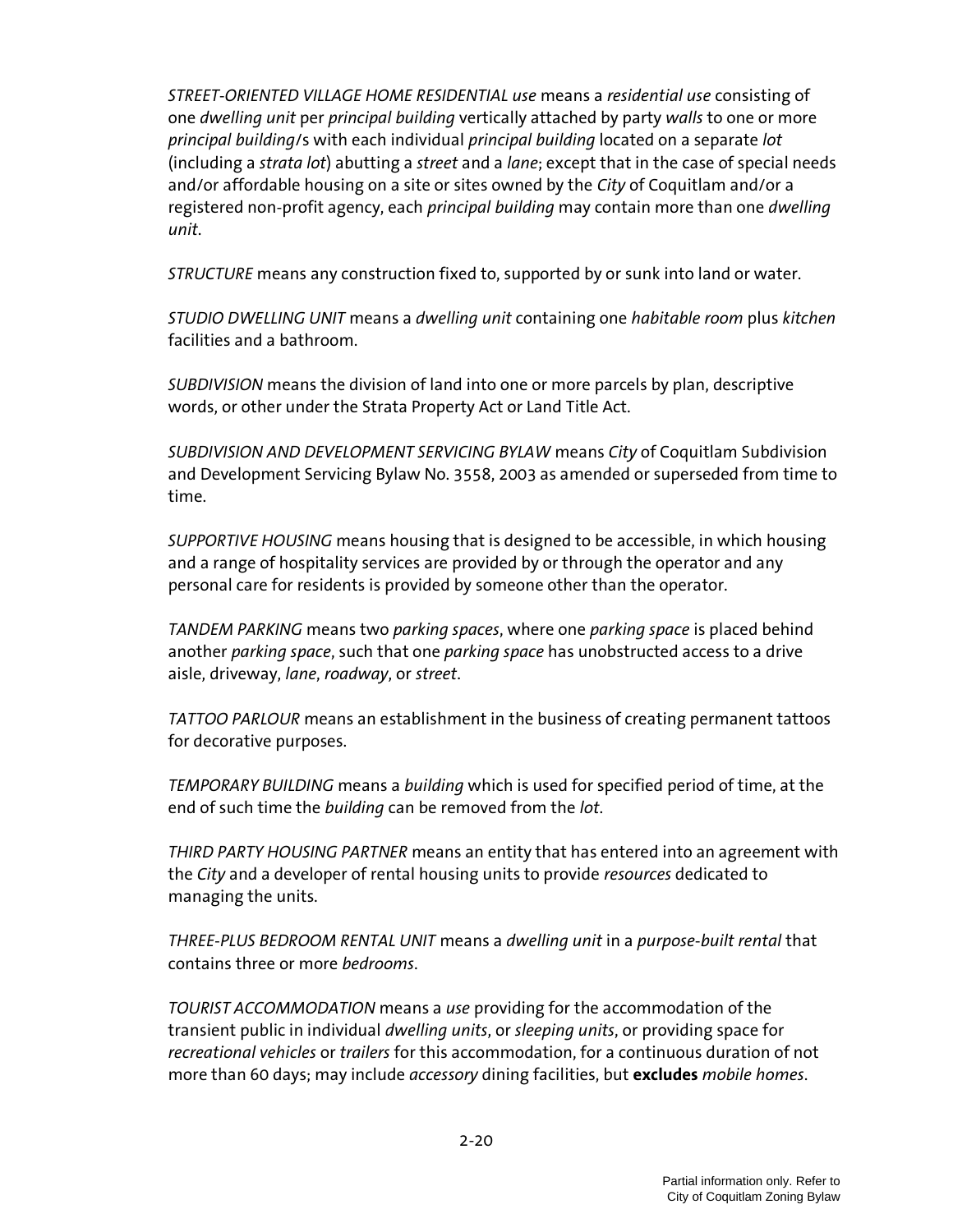TOWNHOUSE means a single building containing three or more dwelling units separated one from another by party walls, where the units are side-by-side or stacked on top of each other, with each *dwelling unit* having a separate, direct entrance to outside without an enclosed common corridor and includes all row, linked, patio, garden, court or other housing which meets such criteria; excludes multiplex residential, fourplex residential, and triplex residential.

TRADE SCHOOL means a post- secondary commercial school in which a technical trade related to construction, electronics, mechanical, transportation (automotive, marine or aviation) or similar skilled trades is principally taught.

TRAILER means any vehicle, coach, house-car or conveyance designed and licensed to travel on the highways, constructed or equipped to be used as temporary living or sleeping quarters by travellers.

TRANSITIONAL HOUSING mean independent, temporary housing that provides support services for people who are homeless or at-risk of homelessness.

TRANSPORTATION DEMAND MANAGEMENT means the provision of continuous services or facilities that reduce the demand for private vehicle use or an off-street parking space.

TRIPLEX RESIDENTIAL means a residential use in which a principal building is used for three principal dwelling units.

TWO-FAMILY DWELLING means a single building containing two dwelling units, neither of which is a secondary suite; and includes semi-detached houses only were joined by a common wall which links contiguous habitable rooms.

UNDERGROUND PARKING means an off-street parking use contained within an underground structure.

UNDERGROUND STRUCTURE means construction of any kind sunk into the ground and which at no point projects above *finished grade* except at driveway and stairwell entrances and except as permitted by this Bylaw.

USE means the purpose for which any lot, building or structure is designed, arranged or intended, or for which it is occupied or maintained.

VETERINARY SERVICE means a facility for the care, examination, diagnosis and treatment of sick, ailing, infirm or injured pets, including medical intervention and surgery, radiography, anesthesia, and may include accessory short-term accommodation for sick, ailing, infirm or injured pets, and the *accessory retail* sale of medicine and pet supplies, but excludes animal breeding, pet care services and animal shelters.

WALL means any building element with a slope of 60 degrees or more to the horizontal; excludes a wall which is utilized as a fence, or a retaining wall.